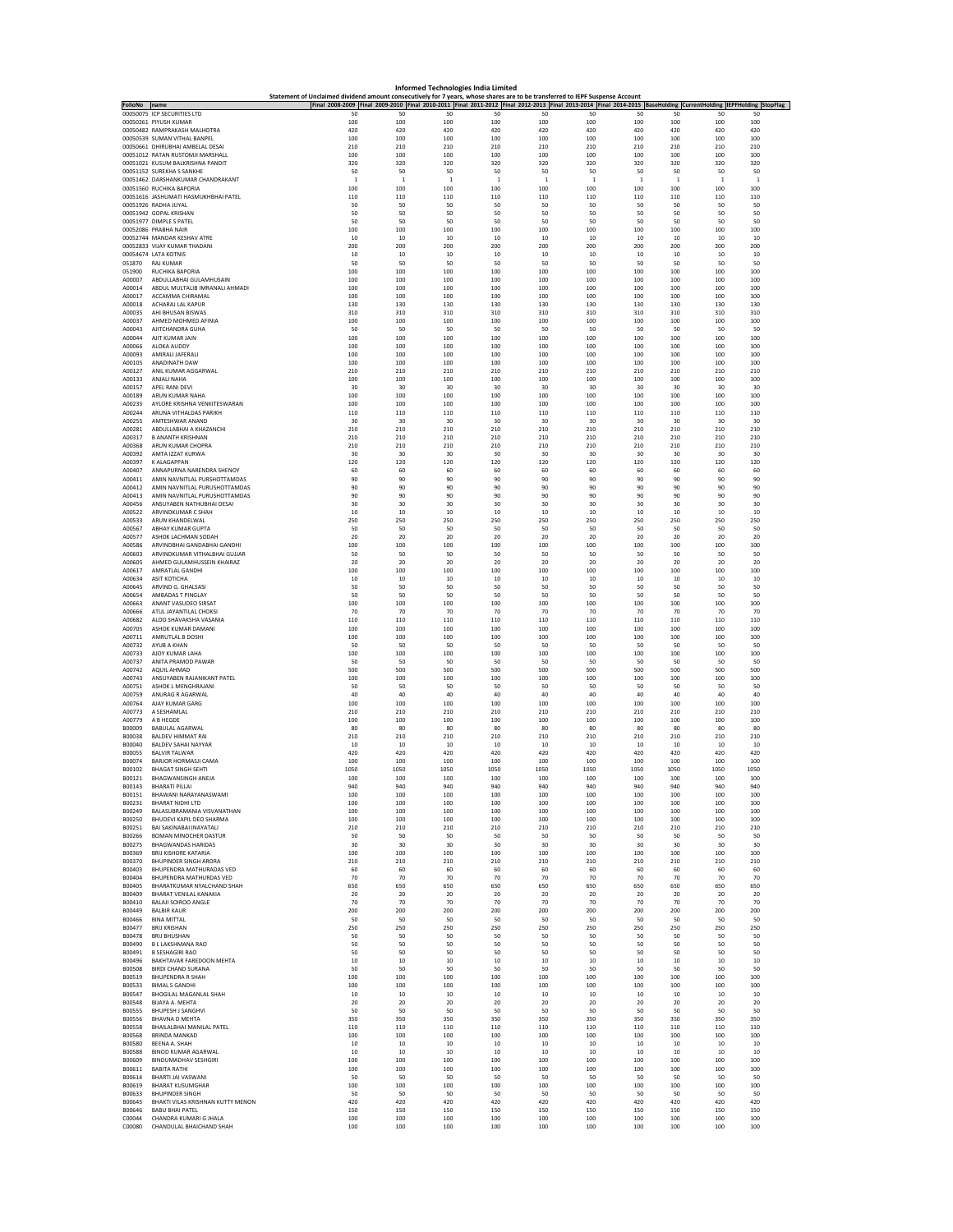| C00098<br>C00140 | CHHAGANLAL RUPCHAND SHAH<br><b>CUMI HOMI DALLAS</b>                | 210<br>210  | 210<br>210    | 210<br>210  | 210<br>210  | 210<br>210  | 210<br>210  | 210<br>210  | 210<br>210  | 210<br>210  | 210<br>210  |
|------------------|--------------------------------------------------------------------|-------------|---------------|-------------|-------------|-------------|-------------|-------------|-------------|-------------|-------------|
| C00148           | CHANDRAKANTA HARIRAM                                               | 30          | 30            | 30          | 30          | 30          | 30          | 30          | 30          | 30          | 30          |
| C00151<br>C00164 | CHANDULAL MOHANLAL SHAH<br><b>CLARE PHILLIPS</b>                   | 210<br>210  | 210<br>210    | 210<br>210  | 210<br>210  | 210<br>210  | 210<br>210  | 210<br>210  | 210<br>210  | 210<br>210  | 210<br>210  |
| C00179           | CHANDULAL PUNJABHAI SHAH                                           | 50          | 50            | 50          | 50          | 50          | 50          | 50          | 50          | 50          | 50          |
| C00185<br>C00216 | CHANDRAKANT JAMNADAS MAJUMDAR<br>CHAMPAKLAL CHHOTALAL PATEL        | 100<br>110  | 100<br>110    | 100<br>110  | 100<br>110  | 100<br>110  | 100<br>110  | 100<br>110  | 100<br>110  | 100<br>110  | 100<br>110  |
| C00248           | <b>CHANDER MOHAN MITTAL</b>                                        | 210         | 210           | 210         | 210         | 210         | 210         | 210         | 210         | 210         | 210         |
| C00257           | CHHAYA BANERJI                                                     | 210         | 210           | 210         | 210         | 210         | 210         | 210         | 210         | 210         | 210         |
| C00270<br>C00278 | CHANDULAL JAGJIWANDAS DOSHI<br><b>CHAND RANI</b>                   | 100<br>10   | 100<br>10     | 100<br>10   | 100<br>10   | 100<br>10   | 100<br>10   | 100<br>10   | 100<br>10   | 100<br>10   | 100<br>10   |
| C00280           | CHAMPA M MANSHARAMANI<br>CHARULATAREN VINODRHALPATEL               | 150         | 150           | 150         | 150         | 150         | 150         | 150         | 150         | 150         | 150         |
| C00298<br>C00307 | CHANCHAL SEHGAL                                                    | 10<br>70    | 10<br>70      | 10<br>70    | 10<br>70    | 10<br>70    | 10<br>70    | 10<br>70    | 10<br>70    | 10<br>70    | 10<br>70    |
| C00330           | CHILAKAMARRI JAYANTHI ACHARYULU                                    | 50          | 50            | 50          | 50          | 50          | 50          | 50          | 50          | 50          | 50          |
| C00334<br>C00356 | CHANDULAL PURUSHOTTAMDAS KAMDAR<br><b>CHANDRA KANT SHAH</b>        | 100<br>100  | 100<br>100    | 100<br>100  | 100<br>100  | 100<br>100  | 100<br>100  | 100<br>100  | 100<br>100  | 100<br>100  | 100<br>100  |
| C00379           | <b>CTANNIE</b>                                                     | 100         | 100           | 100         | 100         | 100         | 100         | 100         | 100         | 100         | 100         |
| C00381<br>C00382 | CHANDRAKANT THAKORDAS RANA<br>CHUNILAL GORDHANDAS NARSHANA         | 50<br>10    | 50<br>10      | 50<br>10    | 50<br>10    | 50<br>10    | 50<br>10    | 50<br>10    | 50<br>10    | 50<br>10    | 50<br>10    |
| C00387           | C R SAMPATHKUMAR                                                   | 100         | 100           | 100         | 100         | 100         | 100         | 100         | 100         | 100         | 100         |
| C00390           | CHITRA L DAS                                                       | 200         | 200           | 200         | 200         | 200         | 200         | 200         | 200         | 200         | 200         |
| C00406<br>C00407 | CHETAN N SHAH<br><b>CLAUDIA RODRIGUES</b>                          | 50<br>50    | 50<br>50      | 50<br>50    | 50<br>50    | 50<br>50    | 50<br>50    | 50<br>50    | 50<br>50    | 50<br>50    | 50<br>50    |
| C00413           | CHAMPAKLAL BHUKHANDAS KAPADIA                                      | 120         | 120           | 120         | 120         | 120         | 120         | 120         | 120         | 120         | 120         |
| D00015<br>D00060 | DALPATRAM PRABHASHANKAR RAJYAGURU<br><b>DEBSANKER DAY</b>          | 110<br>310  | 110<br>310    | 110<br>310  | 110<br>310  | 110<br>310  | 110<br>310  | 110<br>310  | 110<br>310  | 110<br>310  | 110<br>310  |
| D00070           | DESAI INDRAVADAN KESHAVLAL                                         | 30          | 30            | 30          | 30          | 30          | 30          | 30          | 30          | 30          | 30          |
| D00087<br>D00156 | <b>DEVDATT GUPTA</b><br>DINA DINSHAW MERCHANT                      | 100<br>310  | 100<br>310    | 100<br>310  | 100<br>310  | 100<br>310  | 100<br>310  | 100<br>310  | 100<br>310  | 100<br>310  | 100<br>310  |
| D00165           | DINESH CHAND KHANDELWAL                                            | 70          | 70            | 70          | 70          | 70          | 70          | 70          | 70          | 70          | 70          |
| D00174           | DINSHAW ARDESHIR MERCHANT                                          | 50          | 50            | 50          | 50          | 50          | 50          | 50          | 50          | 50          | 50          |
| D00202<br>D00213 | DOULATRAM TIRATHDAS CHANDWANI<br>DURGABAI SHRIPAD NADKARNI         | 100<br>10   | 100<br>$10\,$ | 100<br>10   | 100<br>10   | 100<br>10   | 100<br>10   | 100<br>10   | 100<br>10   | 100<br>10   | 100<br>10   |
| D00217           | DURGAWATI RAMPRIYADAS KHANDELWAL                                   | 210         | 210           | 210         | 210         | 210         | 210         | 210         | 210         | 210         | 210         |
| D00242<br>D00245 | DHAN LAXMI BARULAL<br>DURGANAND SINHA                              | 160<br>420  | 160<br>420    | 160<br>420  | 160<br>420  | 160<br>420  | 160<br>420  | 160<br>420  | 160<br>420  | 160<br>420  | 160<br>420  |
| D00246           | DHANPAL JAYANTILAL SHAH                                            | 50          | 50            | -50         | 50          | 50          | -50         | 50          | 50          | 50          | 50          |
| D00276<br>D00353 | DIGAMBAR BHAGWAN AVSEKAR<br>DINA BEHRAMSHAH KHUMBATTA              | 50<br>30    | 50<br>30      | 50<br>30    | 50<br>30    | 50<br>30    | 50<br>30    | 50<br>30    | 50<br>30    | 50<br>30    | 50<br>30    |
| D00374           | DULCINE C J FERNANDES                                              | 210         | 210           | 210         | 210         | 210         | 210         | 210         | 210         | 210         | 210         |
| D00435<br>D00436 | D L SEETHAMMA<br><b>DOLLY FRAMROZ PATEL</b>                        | 100<br>210  | 100<br>210    | 100<br>210  | 100<br>210  | 100<br>210  | 100<br>210  | 100<br>210  | 100<br>210  | 100<br>210  | 100<br>210  |
| D00487           | DAYANAND S MUDLIYAR                                                | 50          | 50            | 50          | 50          | 50          | 50          | 50          | 50          | 50          | 50          |
| D00494           | DHARMESH KISHORE SHAH                                              | 50          | 50            | 50          | 50          | 50          | 50          | 50          | 50          | 50          | 50          |
| D00506<br>D00507 | DILIP D. PALKAR<br>DIPTI A. DIXIT                                  | 500<br>50   | 500<br>50     | 500<br>-50  | 500<br>50   | 500<br>50   | 500<br>50   | 500<br>50   | 500<br>50   | 500<br>50   | 500<br>50   |
| D00512           | DHARAM VIR WADHWA                                                  | 100         | 100           | 100         | 100         | 100         | 100         | 100         | 100         | 100         | 100         |
| D00519<br>D00525 | DILIP SONI<br><b>DILIP SONI</b>                                    | 160<br>370  | 160<br>370    | 160<br>370  | 160<br>370  | 160<br>370  | 160<br>370  | 160<br>370  | 160<br>370  | 160<br>370  | 160<br>370  |
| D00536           | DILIP L DARADE                                                     | 50          | 50            | 50          | 50          | 50          | 50          | 50          | 50          | 50          | 50          |
| D00538<br>D00551 | <b>DEEPAK L SHAH</b><br>DHIRAJBEN J SHAH                           | 1000<br>100 | 1000<br>100   | 1000<br>100 | 1000<br>100 | 1000<br>100 | 1000<br>100 | 1000<br>100 | 1000<br>100 | 1000<br>100 | 1000<br>100 |
| D00561           | DINA KERSHASP KANGA                                                | 100         | 100           | 100         | 100         | 100         | 100         | 100         | 100         | 100         | 100         |
| D00564           | DEEPAK KUMAR SHARMA                                                | 100         | 100           | 100         | 100         | 100         | 100         | 100         | 100         | 100         | 100         |
| E00014<br>E00056 | <b>ELLA ALVARES</b><br><b>ESWARA SANTHOSH</b>                      | 100<br>520  | 100<br>520    | 100<br>520  | 100<br>520  | 100<br>520  | 100<br>520  | 100<br>520  | 100<br>520  | 100<br>520  | 100<br>520  |
| F00045           | <b>FRENY DARA VANIA</b>                                            | 50          | 50            | 50          | 50          | 50          | 50          | 50          | 50          | 50          | 50          |
| F00056<br>F00057 | FIDALI MULLA RASULJI<br>FIROZE SORAB WADIA                         | 210<br>10   | 210<br>10     | 210<br>10   | 210<br>10   | 210<br>10   | 210<br>10   | 210<br>10   | 210<br>10   | 210<br>10   | 210<br>10   |
| F00082           | FRENY DARA VANIA                                                   | 110         | 110           | 110         | 110         | 110         | 110         | 110         | 110         | 110         | 110         |
| F00088<br>G00028 | FAREDOON DARABSHAH MEHTA<br>GARAPATY SITARAMSWAMY CHOUDHARY        | 30<br>100   | 30<br>100     | 30<br>100   | 30<br>100   | 30<br>100   | 30<br>100   | 30<br>100   | 30<br>100   | 30<br>100   | 30<br>100   |
| G00029           | <b>GARAPATY VUAYESHWARI</b>                                        | 100         | 100           | 100         | 100         | 100         | 100         | 100         | 100         | 100         | 100         |
| G00072<br>G00076 | <b>GOBIND RAM KAPOOR</b><br>GOHAR HUSENI SHAIKH MAHAMUD            | 340<br>210  | 340<br>210    | 340<br>210  | 340<br>210  | 340<br>210  | 340<br>210  | 340<br>210  | 340<br>210  | 340<br>210  | 340<br>210  |
| G00111           | K N GOPINATHAN NAIR                                                | 20          | 20            | 20          | 20          | 20          | 20          | 20          | 20          | 20          | 20          |
| G00141           | GULZARILAL BHAGWAT KHANDELWAL                                      | 100         | 100           | 100         | 100         | 100         | 100         | 100         | 100         | 100         | 100         |
| G00165<br>G00171 | GAJANAN FAKIRJI BRAMHANDKAR<br>P R GOPALKRISHNA REDDY              | 100<br>10   | 100<br>10     | 100<br>10   | 100<br>10   | 100<br>10   | 100<br>10   | 100<br>10   | 100<br>10   | 100<br>10   | 100<br>10   |
| G00177           | GIRDHARLAL MAGANLAL BHAVSAR                                        | 30          | 30            | 30          | 30          | 30          | 30          | 30          | 30          | 30          | 30          |
| G00185<br>G00196 | GIRDHARILAL RAMANLAL PARIKH<br><b>GOPI CHAND</b>                   | 100<br>100  | 100<br>100    | 100<br>100  | 100<br>100  | 100<br>100  | 100<br>100  | 100<br>100  | 100<br>100  | 100<br>100  | 100<br>100  |
| G00197           | GULAMABAS MULLA ABDUL RASOOL                                       | 210         | 210           | 210         | 210         | 210         | 210         | 210         | 210         | 210         | 210         |
| G00209<br>G00270 | <b>GULESTON BURJOR SERVAL</b><br><b>GIRISH RATILAL VORA</b>        | 100<br>60   | 100<br>60     | 100<br>60   | 100<br>60   | 100<br>60   | 100<br>60   | 100<br>60   | 100<br>60   | 100<br>60   | 100<br>60   |
| G00322           | <b>GOPALDAS MONGA</b>                                              | 210         | 210           | 210         | 210         | 210         | 210         | 210         | 210         | 210         | 210         |
| G00374<br>G00377 | <b>GITA PATEL</b><br>G. PADMAVATHI                                 | 50<br>100   | 50<br>100     | 50<br>100   | 50<br>100   | 50<br>100   | 50<br>100   | 50<br>100   | 50<br>100   | 50<br>100   | 50<br>100   |
| G00386           | <b>GEETA A. GHALSAS</b>                                            | 50          | 50            | 50          | 50          | 50          | 50          | 50          | 50          | 50          | 50          |
| G00389           | G. B. RAMALINGAIAH<br>GANESH RAMCHANDRA JOSHI                      | 100         | 100           | 100         | 100         | 100         | 100         | 100         | 100         | 100         | 100         |
| G00399<br>G00402 | <b>GRACE RAMJIBHAI DESAI</b>                                       | 50<br>100   | 50<br>100     | 50<br>100   | 50<br>100   | 50<br>100   | 50<br>100   | 50<br>100   | 50<br>100   | 50<br>100   | 50<br>100   |
| G00414           | <b>G K BHAGAI</b>                                                  | 20          | 20            | 20          | 20          | 20          | 20          | 20          | 20          | -20         | 20          |
| G00424<br>G00430 | <b>GORDHAN DAS GOLKIYA</b><br><b>GEETA GHATKAR</b>                 | 50<br>100   | 50<br>100     | 50<br>100   | 50<br>100   | 50<br>100   | 50<br>100   | 50<br>100   | 50<br>100   | 50<br>100   | 50<br>100   |
| G00434           | <b>GITABAI PORWAL</b>                                              | 70          | 70            | 70          | 70          | 70          | 70          | 70          | 70          | 70          | 70          |
| H00028<br>H00033 | HARDAYAI SINGH KHARA<br>HARIKISHANLAL KAPOOR                       | 100<br>100  | 100<br>100    | 100<br>100  | 100<br>100  | 100<br>100  | 100<br>100  | 100<br>100  | 100<br>100  | 100<br>100  | 100<br>100  |
| H00045           | HARISH CHANDRA ANAND                                               | 70          | 70            | 70          | 70          | 70          | 70          | 70          | 70          | 70          | 70          |
| H00099<br>H00108 | HIMATSINGHA G JHALA<br>HIRALAL JAMNADAS MEHTA                      | 100<br>60   | 100<br>60     | 100<br>60   | 100<br>60   | 100<br>60   | 100<br>60   | 100<br>60   | 100<br>60   | 100<br>60   | 100<br>60   |
| H00109           | HIRALAL JAMNADAS MEHTA                                             | 60          | 60            | 60          | 60          | 60          | 60          | 60          | 60          | 60          | 60          |
| H00126<br>H00131 | HOMI RATANSHAW MISTRY<br>R D A HODSON                              | 140<br>940  | 140<br>940    | 140<br>940  | 140<br>940  | 140<br>940  | 140<br>940  | 140<br>940  | 140<br>940  | 140<br>940  | 140<br>940  |
| H00149           | HEMCHANDRA SITARAM SATHE                                           | 310         | 310           | 310         | 310         | 310         | 310         | 310         | 310         | 310         | 310         |
| H00182           | <b>HANS RAJ GOMBAR</b><br>HARESH MATHURADAS VED                    | 100         | 100           | 100         | 100         | 100         | 100         | 100         | 100         | 100         | 100         |
| H00256<br>H00277 | HARESH MATHURADAS VED                                              | 50<br>30    | 50<br>30      | 50<br>30    | 50<br>30    | 50<br>30    | 50<br>30    | 50<br>30    | 50<br>30    | 50<br>30    | 50<br>30    |
| H00278           | HARESH MATHURADAS VED<br><b>HARINARAYAN SHARMA</b>                 | 20          | 20            | 20          | 20          | 20          | 20          | 20          | 20          | 20          | 20          |
| H00284<br>H00288 | HEMLATHA                                                           | 100<br>200  | 100<br>200    | 100<br>200  | 100<br>200  | 100<br>200  | 100<br>200  | 100<br>200  | 100<br>200  | 100<br>200  | 100<br>200  |
| H00298           | <b>HIMA RANPURA</b>                                                | 10          | 10            | 10          | 10          | 10          | 10          | 10          | 10          | 10          | 10          |
| H00305<br>H00311 | HINA GAMANI AI GANDHI<br><b>HARJYOTI BHATIA</b>                    | 150<br>50   | 150<br>50     | 150<br>50   | 150<br>50   | 150<br>50   | 150<br>50   | 150<br>50   | 150<br>50   | 150<br>50   | 150<br>50   |
| H00315           | H L CHHABRA                                                        | 70          | 70            | 70          | 70          | 70          | 70          | 70          | 70          | 70          | 70          |
| H00328<br>H00331 | HARISHCHANDRA HIRALAL KHETAN<br>HAJI MOHAMMED ABDULLAH NAORANGZADA | 50<br>50    | 50<br>50      | 50<br>50    | 50<br>50    | 50<br>50    | 50<br>50    | 50<br>50    | 50<br>50    | 50<br>50    | 50<br>50    |
| H00343           | <b>HARBANS LAL</b>                                                 | 100         | 100           | 100         | 100         | 100         | 100         | 100         | 100         | 100         | 100         |
| H00349           | HEMANT RASIKLAL SHETH                                              | 20          | 20            | 20          | 20          | 20          | 20          | 20          | 20          | 20          | 20          |
| H00354<br>H00357 | HASHIM DAWOOD ATCHHA<br>HARBANS LAL TULI                           | 70<br>270   | 70<br>270     | 70<br>270   | 70<br>270   | 70<br>270   | 70<br>270   | 70<br>270   | 70<br>270   | 70<br>270   | 70<br>270   |
| H00376           | <b>HASMUKH SONI</b>                                                | 20          | 20            | -20         | 20          | 20          | -20         | 20          | 20          | 20          | 20          |
| H00405<br>H00411 | HASMUKH SONI<br>HARCHARAN DASS GUPTA                               | 40<br>200   | 40<br>200     | 40<br>200   | 40<br>200   | 40<br>200   | 40<br>200   | 40<br>200   | 40<br>200   | 40<br>200   | 40<br>200   |
| H00417           | HABIL ABDULHUSEIN MERCHANT                                         | 100         | 100           | 100         | 100         | 100         | 100         | 100         | 100         | 100         | 100         |
| H00425<br>H00429 | HERAMBA KUMAR NANDI<br>HARISH KUMAR PATERIYA                       | 100<br>100  | 100<br>100    | 100<br>100  | 100<br>100  | 100<br>100  | 100<br>100  | 100<br>100  | 100<br>100  | 100<br>100  | 100<br>100  |
| H00432           | <b>HARESH VORA</b>                                                 | 150         | 150           | 150         | 150         | 150         | 150         | 150         | 150         | 150         | 150         |
| 100021<br>100037 | <b>INDIRA PURUSHOTAM</b><br>INDUMATI MANUBHAI SHAH                 | 100<br>110  | 100<br>110    | 100<br>110  | 100<br>110  | 100<br>110  | 100<br>110  | 100<br>110  | 100<br>110  | 100<br>110  | 100<br>110  |
| 100063           | INDRAVADAN KESHAVLAL                                               | 60          | 60            | -60         | 60          | 60          | -60         | 60          | 60          | 60          | 60          |
| 100075<br>100085 | <b>IQBAL B N CHOPRA</b><br><b>INDULAL PRANLAL SHAH</b>             | 840<br>100  | 840<br>100    | 840<br>100  | 840<br>100  | 840<br>100  | 840<br>100  | 840<br>100  | 840<br>100  | 840<br>100  | 840<br>100  |
| 100086           | INDIRA KAMLAKAR TELANG                                             | 100         | 100           | 100         | 100         | 100         | 100         | 100         | 100         | 100         | 100         |
|                  |                                                                    |             |               |             |             |             |             |             |             |             |             |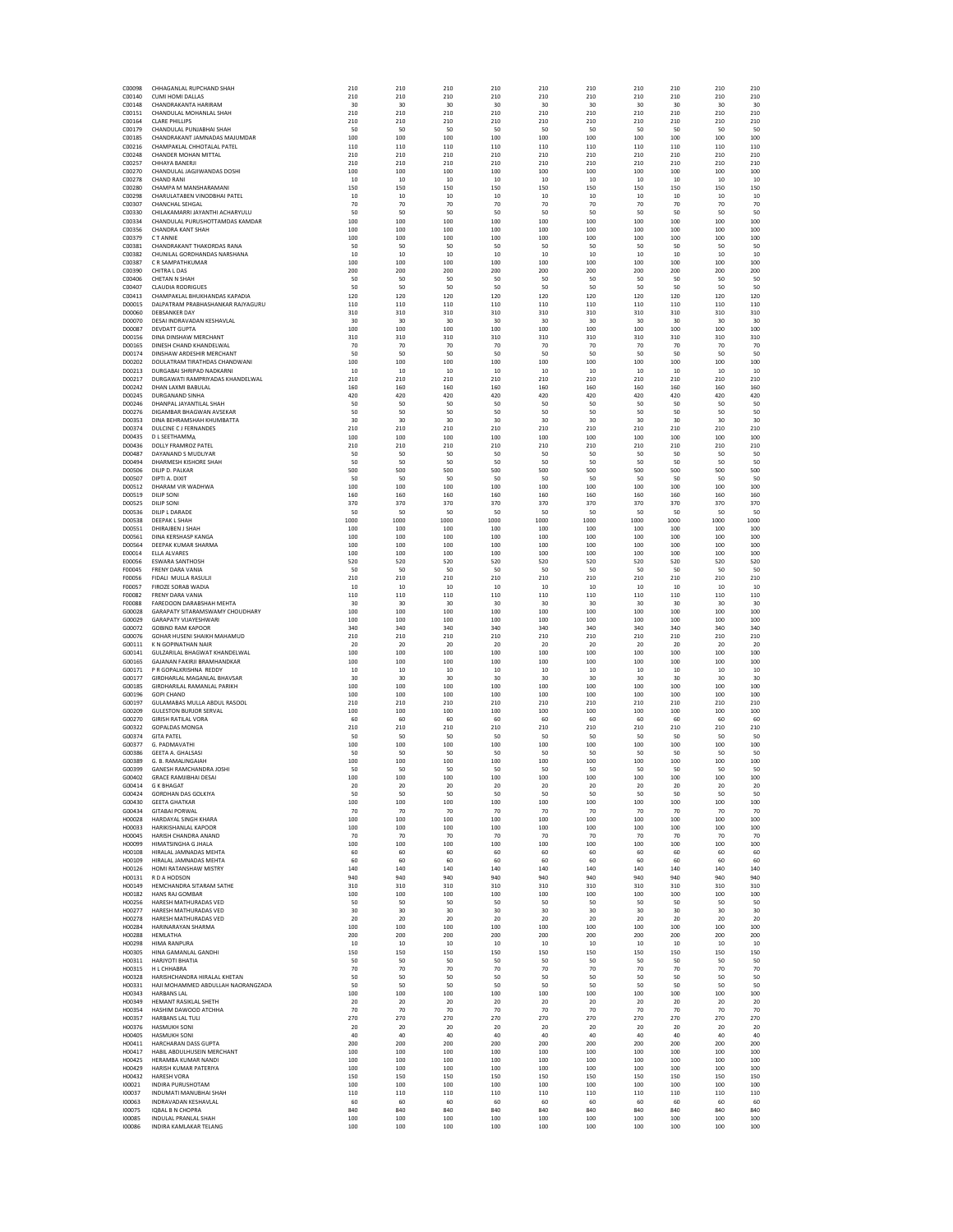| 100100           | INDULAL HIRALAL SHAF                                   | -10        | 10         | 10         | 10         | 10         | -10          | 10         | 10         | -10        | 10         |
|------------------|--------------------------------------------------------|------------|------------|------------|------------|------------|--------------|------------|------------|------------|------------|
| 100110           | <b>INDRA KHURANA</b>                                   | 200        | 200        | 200        | 200        | 200        | 200          | 200        | 200        | 200        | 200        |
| 100127           | ISHWARLAL KALYANJI TRIVEDI                             | 50         | 50         | 50         | 50         | 50         | 50           | 50         | 50         | 50         | 50<br>50   |
| 100130<br>100132 | <b>ILABEN A SHAH</b><br><b>INDIRA SONI</b>             | 50<br>50   | 50<br>50   | 50<br>50   | 50<br>50   | 50<br>50   | 50<br>50     | 50<br>50   | 50<br>50   | 50<br>50   | 50         |
| 100134           | <b>INDIRA SONI</b>                                     | 50         | 50         | 50         | 50         | 50         | 50           | 50         | 50         | 50         | 50         |
| 100142           | INDIRABEN M PANCHAL                                    | 100        | 100        | 100        | 100        | 100        | 100          | 100        | 100        | 100        | 100        |
|                  | IN3015491 MOHAMMED RAFIQUE TINWALA                     | 200        | 200        | 200        | 200        | 200        | 200          | 200        | 200        | 200        | 200        |
|                  | IN3015491 SHANTA SASTRI                                | 30         | 30         | 30         | 30         | 30         | 30           | 30         | 30         | 30         | 30         |
| J00013           | JAGDISH PRASAD                                         | 100        | 100        | 100        | 100        | 100        | 100          | 100        | 100        | 100        | 100        |
| J00025           | <b>JAGRI RAM BHATIA</b>                                | 100        | 100        | 100        | 100        | 100        | 100          | 100        | 100        | 100        | 100        |
| J00029           | R C JAIN                                               | 100        | 100        | 100        | 100        | 100        | 100          | 100        | 100        | 100        | 100        |
| J00034           | JAL FRAMROZE DASTOOR                                   | 20         | -20        | 20         | 20         | -20        | 20           | -20        | -20        | -20        | 20         |
| J00087           | JAYA JAYANTILAL ASHAR                                  | 210        | 210        | 210        | 210        | 210        | 210          | 210        | 210        | 210        | 210        |
| J00088           | <b>JAYA RAVIKANT THAKER</b>                            | 100        | 100        | 100        | 100        | 100        | 100          | 100        | 100        | 100        | 100        |
| J00163           | JOHN ANTHONY WITNNELL                                  | 60         | 60         | 60         | 60         | 60         | 60           | 60         | 60         | 60         | 60         |
| J00192           | JUGAL KISHORE GOENKA                                   | 100        | 100        | 100        | 100        | 100        | 100          | 100        | 100        | 100        | 100        |
| J00225           | JAGDISHCHANDRA LAHERCHAND JHAVERI                      | 100        | 100        | 100        | 100        | 100        | 100          | 100        | 100        | 100        | 100        |
| J00263           | JAI DEV MITRA<br>JANAK RANI KHANNA                     | 120<br>100 | 120<br>100 | 120<br>100 | 120<br>100 | 120<br>100 | 120<br>100   | 120<br>100 | 120<br>100 | 120<br>100 | 120<br>100 |
| J00270<br>J00287 | JASUBHAI CHHOTALAL PATEL                               | 100        | 100        | 100        | 100        | 100        | 100          | 100        | 100        | 100        | 100        |
| J00308           | JYOTINDRA GUNVANTLAL SHAH                              | 70         | 70         | 70         | 70         | - 70       | 70           | 70         | 70         | - 70       | 70         |
| J00332           | JOSEPH VINCENT HIJINE D'SOUZA                          | 100        | 100        | 100        | 100        | 100        | 100          | 100        | 100        | 100        | 100        |
| J00360           | JAYSHREE SHIV KUMAR JOSHI                              | 10         | 10         | 10         | 10         | 10         | 10           | 10         | 10         | 10         | 10         |
| J00387           | JAYANTILAL MOHANLAL SHAH                               | 120        | 120        | 120        | 120        | 120        | 120          | 120        | 120        | 120        | 120        |
| J00392           | JAMSP NARIMAN CONTRACTOR                               | 210        | 210        | 210        | 210        | 210        | 210          | 210        | 210        | 210        | 210        |
| J00396           | JAGDISHMITTRA WADHWA                                   | 100        | 100        | 100        | 100        | 100        | 100          | 100        | 100        | 100        | 100        |
| J00397           | JOSEPHONE MARGARET FRANCIS                             | 80         | 80         | 80         | 80         | 80         | 80           | 80         | 80         | 80         | 80         |
| J00399           | JAYA THAKER                                            | 10         | 10         | 10         | 10         | 10         | 10           | 10         | 10         | 10         | 10         |
| J00400           | JAGDISH PRASAD                                         | $10\,$     | 10         | 10         | 10         | 10         | $10\,$       | 10         | 10         | 10         | 10         |
| J00419           | JAYANTILAL KESHAVLAL SHAH                              | 30         | 30         | 30         | 30         | 30         | 30           | 30         | 30         | 30         | 30         |
| J00428           | JAI PRAKASH KHANDELWAL                                 | 100        | 100        | 100        | 100        | 100        | 100          | 100        | 100        | 100        | 100        |
| J00431           | <b>JAGDEESH KAUR</b>                                   | 40         | 40         | 40         | 40         | 40         | 40           | 40         | 40         | 40         | 40         |
| J00444           | JOHNY TRIBHOVANDAS PAYMASTER                           | 180        | 180        | 180        | 180        | 180        | 180          | 180        | 180        | 180        | 180        |
| J00456           | <b>JAGBIR KAUR MONGIA</b>                              | 100        | 100        | 100        | 100        | 100        | 100          | 100        | 100        | 100        | 100        |
| J00461<br>J00474 | JITENDRA A SHAH<br>JYOTHI DINESH SHENOY                | 10<br>50   | 10<br>50   | 10<br>50   | 10<br>50   | 10<br>50   | 10<br>50     | 10<br>50   | 10<br>50   | 10<br>50   | 10<br>50   |
|                  | JASHVANT T UDANI                                       | 500        | 500        | 500        | 500        | 500        | 500          | 500        | 500        | 500        | 500        |
| J00483<br>J00512 | J. NAGARAJA RAO                                        | 50         | 50         | 50         | 50         | 50         | 50           | 50         | 50         | 50         | 50         |
| J00527           | JAYASHREE                                              | 100        | 100        | 100        | 100        | 100        | 100          | 100        | 100        | 100        | 100        |
| J00536           | JYOTIBEN S SHAH                                        | 50         | 50         | 50         | 50         | 50         | 50           | 50         | 50         | 50         | 50         |
| J00540           | JAYENDRA KUMAR CHUNILAL VINDA                          | 50         | 50         | 50         | 50         | 50         | 50           | 50         | 50         | 50         | 50         |
| J00552           | JAYANTILAL C SHAH                                      | 200        | 200        | 200        | 200        | 200        | 200          | 200        | 200        | 200        | 200        |
| J00553           | JAYSHREE C SHAH                                        | 50         | 50         | 50         | 50         | 50         | 50           | 50         | 50         | 50         | 50         |
| J00567           | <b>IAWAHAR LAL GARG</b>                                | 200        | 200        | 200        | 200        | 200        | 200          | 200        | 200        | 200        | 200        |
| J00568           | JENIX CASSETTS PVT LTD                                 | 1450       | 1450       | 1450       | 1450       | 1450       | 1450         | 1450       | 1450       | 1450       | 1450       |
| K00065           | KAMLESHWARINANDAN SINHA                                | 100        | 100        | 100        | 100        | 100        | 100          | 100        | 100        | 100        | 100        |
| K00067           | KAMUBEN KIKOOBHAI DESAI                                | 100        | 100        | 100        | 100        | 100        | 100          | 100        | 100        | 100        | 100        |
| K00077           | KANCHANKUMARI G JHALA                                  | 100        | 100        | 100        | 100        | 100        | 100          | 100        | 100        | 100        | 100        |
| K00106           | KANTILAL BALABHAI SHAH                                 | 100        | 100        | 100        | 100        | 100        | 100          | 100        | 100        | 100        | 100        |
| K00171           | KAVASJI MEHERJIBHAI SUNTOKE                            | 30         | 30         | 30         | 30         | 30         | 30           | 30         | 30         | 30         | 30         |
| K00201           | <b>KESHO RAM</b>                                       | 100        | 100        | 100        | 100        | 100        | 100          | 100        | 100        | 100        | 100        |
| K00262           | KISHORIDEBI CHHAWCHHARIA                               | 100        | 100        | 100        | 100        | 100        | 100          | 100        | 100        | 100        | 100        |
| K00278           | KRISHAN KUMAR AGGARWAL                                 | 100        | 100        | 100        | 100        | 100        | 100          | 100        | 100        | 100        | 100        |
| K00297<br>K00302 | <b>KRISHNA KANT MISHRA</b><br>KRISHNA KUMARI KETARPAUL | 100<br>940 | 100<br>940 | 100<br>940 | 100<br>940 | 100<br>940 | 100<br>940   | 100<br>940 | 100<br>940 | 100<br>940 | 100<br>940 |
| K00306           | KRISHNAKANT AMBALAL PATEL                              | 100        | 100        | 100        | 100        | 100        | 100          | 100        | 100        | 100        | 100        |
| K00362           | KUSUMBEN SHANTILAL SHAH                                | 100        | 100        | 100        | 100        | 100        | 100          | 100        | 100        | 100        | 100        |
| K00367           | KAILASH CHANDRA CHAUDHARY KHANDELWA                    | 100        | 100        | 100        | 100        | 100        | 100          | 100        | 100        | 100        | 100        |
| K00368           | <b>KASHINATH GUTGUTIA</b>                              | 100        | 100        | 100        | 100        | 100        | 100          | 100        | 100        | 100        | 100        |
| K00402           | KIRTANLAL MOJILAL DOSHI                                | 630        | 630        | 630        | 630        | 630        | 630          | 630        | 630        | 630        | 630        |
| K00427           | KRISHNACHANDRA KANTILAL SHAH                           | 10         | 10         | 10         | 10         | 10         | 10           | 10         | 10         | 10         | 10         |
| K00442           | KALAVATI KANTILAL MODI                                 | 100        | 100        | 100        | 100        | 100        | 100          | 100        | 100        | 100        | 100        |
| K00452           | KASTURBAI NANJEE                                       | 30         | 30         | 30         | 30         | 30         | 30           | 30         | 30         | 30         | 30         |
| K00493           | KANCHANBEN SHANTILAL SHAH                              | 110        | 110        | 110        | 110        | 110        | 110          | 110        | 110        | 110        | 110        |
| K00555           | <b>KUSUM MEHRA</b>                                     | 30         | 30         | 30         | 30         | 30         | 30           | 30         | 30         | 30         | 30         |
| K00569           | KEDARNATH CHUNILAL KHANDELWAL                          | 210        | 210        | 210        | 210        | 210        | 210          | 210        | 210        | 210        | 210        |
| K00571           | KESHAV SHRINIVAS HEGDE                                 | 20         | 20         | 20         | 20         | 20         | 20           | 20         | 20         | 20         | 20         |
| K00576           | KANIZA TAHER KHAIRULLA                                 | 100        | 100        | 100        | 100        | 100        | 100          | 100        | 100        | 100        | 100        |
| K00602           | KRISHNAJI NARAYAN KULKARNI                             | 10         | 10         | 10         | 10         | 10         | 10           | 10         | 10         | 10         | 10         |
| K00604           | <b>KANWAL ARORA</b>                                    | 630        | 630        | 630        | 630        | 630        | 630          | 630        | 630        | 630        | 630        |
| K00634           | <b>KRISHNA PARMESWARAN</b>                             | 50         | -50        | 50         | 50         | 50         | 50           | 50         | 50         | 50         | 50         |
| K00651           | KUTIKAT BALAKRISHNA.                                   | 20<br>10   | 20         | 20<br>10   | 20<br>10   | 20         | 20           | 20         | 20<br>10   | 20<br>10   | 20<br>10   |
| K00666<br>K00668 | KACHARDAS BALKRISHNA BAIRAGI<br>KANCHAN CHANDULAL SHAH | $10\,$     | 10<br>10   | $10\,$     | 10         | 10<br>$10$ | 10<br>$10\,$ | 10<br>10   | $10$       | 10         | 10         |
| K00677           | <b>KASTURBAI NANJEE</b>                                | 70         | 70         | 70         | 70         | 70         | 70           | 70         | 70         | 70         | 70         |
| K00682           | <b>KUSHALYA SAWHNEY</b>                                | 230        | 230        | 230        | 230        | 230        | 230          | 230        | 230        | 230        | 230        |
| K00687           | KRISHNAMURTI SUNDARA RAJAN                             | 200        | 200        | 200        | 200        | 200        | 200          | 200        | 200        | 200        | 200        |
| K00689           | K ANNAPURNA RAO                                        | 100        | 100        | 100        | 100        | 100        | 100          | 100        | 100        | 100        | 100        |
| K00708           | K S ANANTHALAKSHM                                      | 50         | 50         | 50         | 50         | 50         | 50           | 50         | 50         | 50         | 50         |
| K00721           | KACHARDAS BALKRISHNA BAIRAGI                           | 100        | 100        | 100        | 100        | 100        | 100          | 100        | 100        | 100        | 100        |
| K00727           | KASTURBAI SODANI                                       | 10         | 10         | 10         | 10         | 10         | 10           | 10         | 10         | 10         | 10         |
| K00731           | KACHARDAS BALKRISHANA BAIRAGI                          | 310        | 310        | 310        | 310        | 310        | 310          | 310        | 310        | 310        | 310        |
| K00735           | KUNDA RUPRANJAN KANETKAR                               | 50         | 50         | 50         | 50         | 50         | 50           | 50         | 50         | 50         | 50         |
| <b>CECOU</b>     | KACHARDAS RAI KRISHNA RAIRAC                           | nn         | 100        | 100        | 100        | 100        | ınn          | 1m         | 100        | 100        | າດດ        |
| K00739           | <b>KIRTI MALLIK</b>                                    | 100        | 100        | 100        | 100        | 100        | 100          | 100        | 100        | 100        | 100        |
| K00740           | KAMLABEN VIJAYAPRASAD DESAI                            | 70         | 70         | 70         | 70         | 70         | 70           | 70         | 70         | 70         | 70         |
| K00748<br>K00749 | KANAK KUMAR KANJILAL<br>KIRITE J SHAH                  | 100<br>100 | 100<br>100 | 100<br>100 | 100<br>100 | 100<br>100 | 100<br>100   | 100<br>100 | 100<br>100 | 100<br>100 | 100<br>100 |
| K00753           | KAILASH CHANDRA DHANUKA                                | 30         | 30         | 30         | 30         | 30         | 30           | 30         | 30         | 30         | 30         |
| K00755           | KIRITE J SHAH                                          | 150        | 150        | 150        | 150        | 150        | 150          | 150        | 150        | 150        | 150        |
| K00757           | KOKILA C SHAH                                          | 200        | 200        | 200        | 200        | 200        | 200          | 200        | 200        | 200        | 200        |
| K00758           | KANTILAL RAVJI ARYA                                    | 50         | 50         | 50         | 50         | 50         | 50           | 50         | 50         | 50         | 50         |
| K00768           | KRISHNAKUMARSINHJI G JHALA                             | 100        | 100        | 100        | 100        | 100        | 100          | 100        | 100        | 100        | 100        |
| K00775           | KIRITE J SHAH                                          | 150        | 150        | 150        | 150        | 150        | 150          | 150        | 150        | 150        | 150        |
| K00776           | KIRITE J SHAH                                          | 50         | 50         | 50         | 50         | 50         | 50           | 50         | 50         | 50         | 50         |
| K00803           | <b>K NARAYANAN</b>                                     | 50         | 50         | 50         | 50         | 50         | 50           | 50         | 50         | 50         | 50         |
| K00804           | KAMLABEN HIRALAL SHAH                                  | 80         | 80         | 80         | 80         | 80         | 80           | 80         | 80         | 80         | 80         |
| K00805           | KAMLABEN HIRALAL SHAH                                  | 40         | 40         | 40         | 40         | 40         | 40           | 40         | 40         | 40         | 40         |
| K00806           | K S ANANTHALAKSHMI                                     | 100        | 100        | 100        | 100        | 100        | 100          | 100        | 100        | 100        | 100        |
| K00817<br>K00829 | K NAMAGIRILAKSHMI<br>KAILASHBEN KANTILAL PATEL         | 520<br>50  | 520<br>50  | 520<br>50  | 520<br>50  | 520<br>50  | 520<br>50    | 520<br>50  | 520<br>50  | 520<br>50  | 520<br>50  |
| K00851           | KUMARPAL CHINUBHAI SHAH                                | 100        | 100        | 100        | 100        | 100        | 100          | 100        | 100        | 100        | 100        |
| K00856           | KAVITA A SHAH                                          | 10         | 10         | 10         | 10         | 10         | 10           | 10         | 10         | 10         | 10         |
| K00862           | KANCHANLAL R. DALAL                                    | 100        | 100        | 100        | 100        | 100        | 100          | 100        | 100        | 100        | 100        |
| K00870           | <b>K RANGAMANI</b>                                     | 100        | 100        | 100        | 100        | 100        | 100          | 100        | 100        | 100        | 100        |
| K00877           | K.K. KHANNA                                            | 100        | 100        | 100        | 100        | 100        | 100          | 100        | 100        | 100        | 100        |
| K00902           | KAMALKISHORE HARISHCHANDRA KHETAN                      | 50         | 50         | 50         | 50         | 50         | 50           | 50         | 50         | 50         | 50         |
| K00917           | KIRAN R MEHTA                                          | 100        | 100        | 100        | 100        | 100        | 100          | 100        | 100        | 100        | 100        |
| K00918           | <b>KAILASH MANTRY</b>                                  | 20         | 20         | 20         | 20         | 20         | 20           | 20         | 20         | 20         | 20         |
| K00922           | KHURSHIDABEN A BHAPAL                                  | 150        | 150        | 150        | 150        | 150        | 150          | 150        | 150        | 150        | 150        |
| K00926           | <b>K S KODIKAL</b>                                     | 100        | 100        | 100        | 100        | 100        | 100          | 100        | 100        | 100        | 100        |
| K00927           | <b>KAILASH MANTRY</b>                                  | 20         | -20        | 20         | 20         | -20        | 20           | -20        | -20        | -20        | 20         |
| K00931           | KUNJBALA H PATEL                                       | 100        | 100        | 100        | 100        | 100        | 100          | 100        | 100        | 100        | 100        |
| K00932           | <b>KRISHNA DAS SHAH</b>                                | 20         | 20         | 20         | 20         | 20         | 20           | 20         | 20         | 20         | 20         |
| K00941           | <b>KANTILAL T GANDHI</b>                               | 350        | 350        | 350        | 350        | 350        | 350          | 350        | 350        | 350        | 350        |
| K00952           | KAVITA A SHAH                                          | 10         | 10         | 10         | 10         | 10         | 10           | 10         | 10         | 10         | 10         |
| K00953           | <b>KASARAGOD TARABAI</b>                               | 110        | 110        | 110        | 110        | 110        | 110          | 110        | 110        | 110        | 110        |
| K00954           | KODALI VASUGANESH                                      | 150        | 150        | 150        | 150        | 150        | 150          | 150        | 150        | 150        | 150        |
| K00959<br>L00011 | KOTA SRINIVASA RAO<br>LADLI PERSHAD ROZDON             | 100<br>20  | 100<br>20  | 100<br>20  | 100<br>20  | 100<br>20  | 100<br>20    | 100<br>20  | 100<br>20  | 100<br>20  | 100<br>20  |
| L00030           | LAKSHMI KUMAR                                          | 120        | 120        | 120        | 120        | 120        | 120          | 120        | 120        | 120        | 120        |
| L00049           | LAXMAN IYER RAMCHANDRAN                                | 20         | 20         | 20         | 20         | 20         | 20           | 20         | 20         | 20         | 20         |
| L00057           | LAXMI CHAND SATUA                                      | 100        | 100        | 100        | 100        | 100        | 100          | 100        | 100        | 100        | 100        |
| L00066           | LILA SANJIVA RAO KARNAD                                | $10\,$     | 10         | 10         | 10         | 10         | 10           | 10         | 10         | 10         | 10         |
| L00087           | LILY BENNETT GOMEZ                                     | 100        | 100        | 100        | 100        | 100        | 100          | 100        | 100        | 100        | 100        |
|                  |                                                        |            |            |            |            |            |              |            |            |            |            |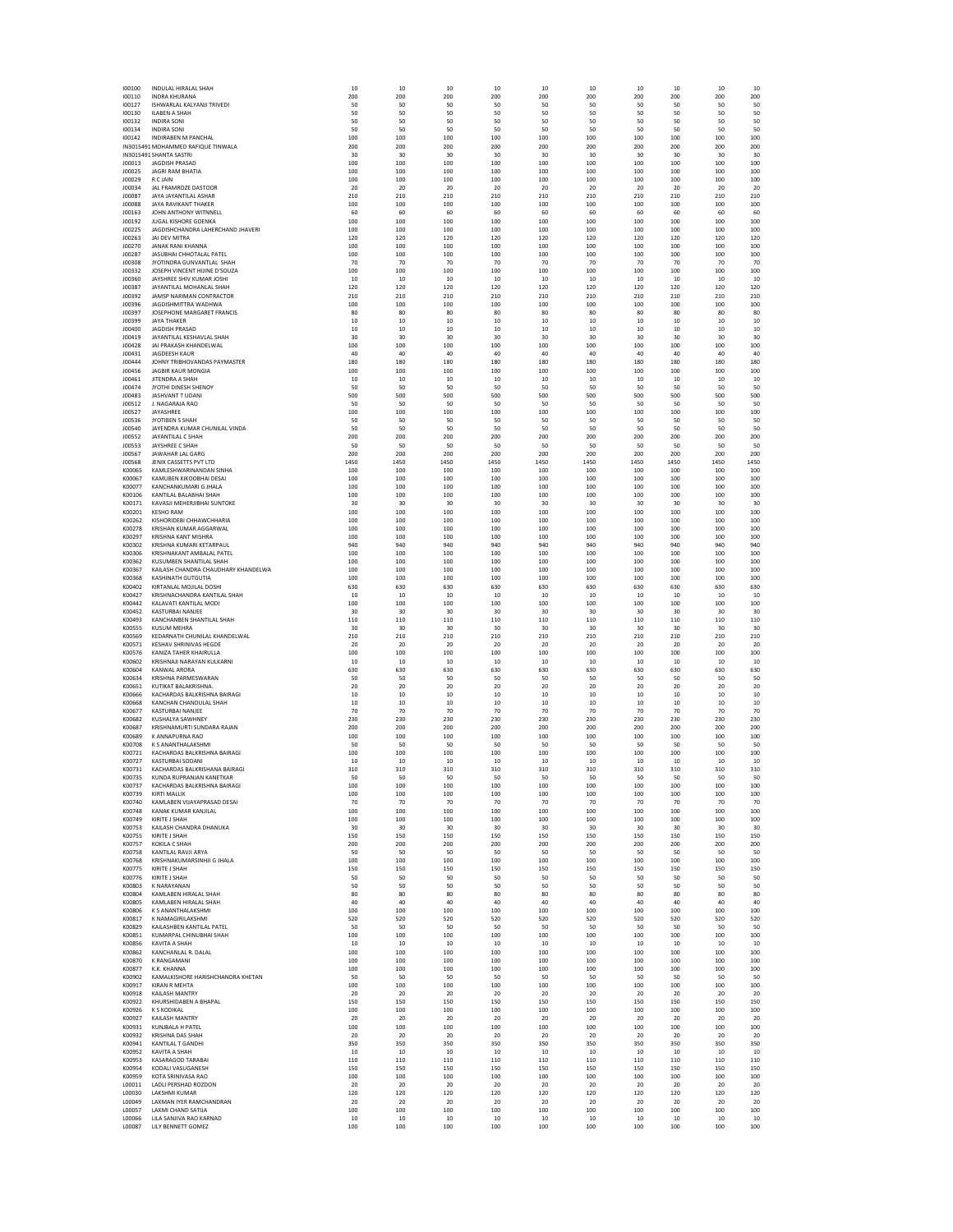| LUU115<br>L00128        | LILAWATI DEVI<br>LAXMI PRASAD KAKKAR                  | 100<br>100 | 10U<br>100 | 10U<br>100 | 100<br>100 | 10U<br>100 | 100<br>100 | 10U<br>100 | 10U<br>100 | 100<br>100 | 10U<br>100 |
|-------------------------|-------------------------------------------------------|------------|------------|------------|------------|------------|------------|------------|------------|------------|------------|
| L00133                  | LAXMIBAI SUBBALAXM                                    | 100        | 100        | 100        | 100        | 100        | 100        | 100        | 100        | 100        | 100        |
| L00219                  | LEELAWATI                                             | 100        | 100        | 100        | 100        | 100        | 100        | 100        | 100        | 100        | 100        |
| L00227                  | LAKSHMI VANGALA                                       | 150        | 150        | 150        | 150        | 150        | 150        | 150        | 150        | 150        | 150<br>100 |
| L00230<br>L00239        | LAXMAN GURURAO KURATTI<br>LAXMIKANT AMBADAS KALE      | 100<br>100 | 100<br>100 | 100<br>100 | 100<br>100 | 100<br>100 | 100<br>100 | 100<br>100 | 100<br>100 | 100<br>100 | 100        |
| L00243                  | LATA PRIYAWADAN GANDHY                                | 320        | 320        | 320        | 320        | 320        | 320        | 320        | 320        | 320        | 320        |
| L00248                  | LILITA SONAGRA                                        | 50         | 50         | 50         | 50         | 50         | 50         | 50         | 50         | 50         | 50         |
| M00008                  | MADAN LAL JAIN                                        | 100        | 100        | 100        | 100        | 100        | 100        | 100        | 100        | 100        | 100        |
| M00015<br>M00033        | MADAN MOHAN NAITHANI<br><b>MADHUR MATHUR</b>          | 100<br>100 | 100<br>100 | 100<br>100 | 100<br>100 | 100<br>100 | 100<br>100 | 100<br>100 | 100<br>100 | 100<br>100 | 100<br>100 |
| M00053                  | MAGANLAL KALYANJI MANDALIA                            | 100        | 100        | 100        | 100        | 100        | 100        | 100        | 100        | 100        | 100        |
| M00056                  | MAGANLAL NATHUSA SHAH                                 | 70         | 70         | 70         | 70         | 70         | 70         | 70         | 70         | 70         | 70         |
| M00165                  | M M MANSHARAMANI                                      | 150        | 150        | 150        | 150        | 150        | 150        | 150        | 150        | 150        | 150        |
| M00188<br>M00222        | P M MATHEWS<br>MEHER JAL DASTOOR                      | 150<br>40  | 150<br>40  | 150<br>40  | 150<br>40  | 150<br>40  | 150<br>40  | 150<br>40  | 150<br>40  | 150<br>40  | 150<br>40  |
| M00259                  | MIRCHANDANI SUNDRI KISHINCHAND                        | 210        | 210        | 210        | 210        | 210        | 210        | 210        | 210        | 210        | 210        |
| M00311                  | <b>MONI BOSE</b>                                      | 2100       | 2100       | 2100       | 2100       | 2100       | 2100       | 2100       | 2100       | 2100       | 2100       |
| M00316                  | MOOLCHAND JETHANAND AHUJA                             | 100        | 100        | 100        | 100        | 100        | 100        | 100        | 100        | 100        | 100        |
| M00413<br>M00428        | <b>MADAN MOHANLAL PURI</b><br>MAGANBHAI M B PATEL     | 100<br>110 | 100<br>110 | 100<br>110 | 100<br>110 | 100<br>110 | 100<br>110 | 100<br>110 | 100<br>110 | 100<br>110 | 100<br>110 |
| M00440                  | MALINI MANSINHA                                       | 30         | 30         | 30         | 30         | 30         | 30         | 30         | 30         | 30         | 30         |
| M00473                  | <b>MAHINDER KAUR BEDI</b>                             | 420        | 420        | 420        | 420        | 420        | 420        | 420        | 420        | 420        | 420        |
| M00517                  | HARILAL MADHAVBHAI PATEL                              | 50         | 50         | 50         | 50         | 50         | 50         | 50         | 50         | 50         | 50         |
| M00530<br>M00543        | MRUDULA NAVINCHANDRA PURUSHOTAMDAS<br><b>KRKMENON</b> | 100<br>210 | 100<br>210 | 100<br>210 | 100<br>210 | 100<br>210 | 100<br>210 | 100<br>210 | 100<br>210 | 100<br>210 | 100<br>210 |
| M00558                  | MEHERBANU SHAVAKSHAH BHAMGARA                         | 100        | 100        | 100        | 100        | 100        | 100        | 100        | 100        | 100        | 100        |
| M00583                  | MOHAMAD AFZAL ABDULKARIM GANDHI                       | 30         | 30         | 30         | 30         | 30         | 30         | 30         | 30         | 30         | 30         |
| M00596                  | MADAN MOHAN SRIVASTAVA                                | 20         | 20         | 20         | 20         | 20         | 20         | 20         | 20         | 20         | 20         |
| M00614                  | <b>MALATHI MENON</b>                                  | 100        | 100        | 100        | 100        | 100        | 100        | 100        | 100        | 100        | 100        |
| M00616<br>M00640        | MANOHAR DEVI KHANDELWAL<br>MUL RAJ DUTTA              | 10<br>30   | 10<br>30   | 10<br>30   | 10<br>30   | 10<br>30   | 10<br>30   | 10<br>30   | 10<br>30   | 10<br>30   | 10<br>30   |
| M00641                  | MINOCHER DOSABHAI DUBASH                              | 320        | 320        | 320        | 320        | 320        | 320        | 320        | 320        | 320        | 320        |
| M00642                  | <b>MARIA D'SOUZA</b>                                  | 1050       | 1050       | 1050       | 1050       | 1050       | 1050       | 1050       | 1050       | 1050       | 1050       |
| M00659                  | MARTIN D'SOUZA                                        | 100        | 100        | 100        | 100        | 100        | 100        | 100        | 100        | 100        | 100        |
| M00681<br>M00692        | M V CHANDRASEKHAR<br>MADHAVLAL PRELHADBHAI PATEL      | 70<br>30   | 70<br>30   | 70<br>30   | 70<br>30   | 70<br>30   | 70<br>30   | 70<br>30   | 70<br>30   | 70<br>30   | 70<br>30   |
| M00696                  | MRUDULA NAVINCHANDRA PURUSHOTTAMDAS                   | 10         | 10         | 10         | 10         | 10         | 10         | 10         | 10         | 10         | 10         |
| M00724                  | <b>MANOHAR BHOLANATH PATHARE</b>                      | 20         | 20         | 20         | 20         | 20         | 20         | 20         | 20         | 20         | 20         |
| M00739                  | MUTHUSWAMI NAGARAJAN                                  | 210        | 210        | 210        | 210        | 210        | 210        | 210        | 210        | 210        | 210        |
| M00761<br>M00793        | MADHUKANTA HARILAL MEHTA<br>MALINI S DALAL            | 100<br>210 | 100<br>210 | 100<br>210 | 100<br>210 | 100<br>210 | 100<br>210 | 100<br>210 | 100<br>210 | 100<br>210 | 100<br>210 |
| M00823                  | MAHFSH I SHAH                                         | 150        | 150        | 150        | 150        | 150        | 150        | 150        | 150        | 150        | 150        |
| M00827                  | MOHANLAL TULSIDAS BHATIA                              | 10         | 10         | 10         | 10         | 10         | 10         | 10         | 10         | 10         | 10         |
| M00838                  | <b>MAHESH SHAH</b>                                    | 50         | 50         | 50         | 50         | 50         | 50         | 50         | 50         | 50         | 50         |
| M00841                  | MAHESH J SHAH                                         | 50         | 50         | 50         | 50         | 50         | 50         | 50         | 50         | 50         | 50         |
| M00842<br>M00865        | MAHESH J SHAH<br>MOHANA SHARAD KALE                   | 100<br>320 | 100<br>320 | 100<br>320 | 100<br>320 | 100<br>320 | 100<br>320 | 100<br>320 | 100<br>320 | 100<br>320 | 100<br>320 |
| M00867                  | MARY JOSEPHINE MISQUITTA                              | 210        | 210        | 210        | 210        | 210        | 210        | 210        | 210        | 210        | 210        |
| M00874                  | <b>MEERA GOEL</b>                                     | -50        | 50         | -50        | 50         | 50         | -50        | -50        | 50         | 50         | -50        |
| M00900                  | MEHERJI PESHOTAN DASTOOR                              | 100        | 100        | 100        | 100        | 100        | 100        | 100        | 100        | 100        | 100        |
| M00907                  | <b>MOHAN PRIMLANI</b>                                 | 500        | 500        | 500        | 500        | 500        | 500        | 500        | 500        | 500        | 500        |
| M00916<br>M00943        | M LAKSHMI<br>MINKU LILA                               | 50<br>10   | 50<br>10   | 50<br>10   | 50<br>10   | 50<br>10   | 50<br>10   | 50<br>10   | 50<br>10   | 50<br>10   | 50<br>10   |
| M00960                  | M. RAJALASHMI                                         | 50         | 50         | 50         | 50         | 50         | 50         | 50         | 50         | 50         | 50         |
| M01015                  | MINAXI K VORA                                         | 150        | 150        | 150        | 150        | 150        | 150        | 150        | 150        | 150        | 150        |
| M01041                  | <b>MAYUR CHANDRA DAW</b>                              | 200        | 200        | 200        | 200        | 200        | 200        | 200        | 200        | 200        | 200        |
| M01060<br>M01064        | MODI HEMANTKUMAR NAGINDAS<br>MOHINDER KUMAR TRIPATHI  | 50<br>50   | 50<br>50   | 50<br>-50  | 50<br>50   | 50<br>50   | 50<br>50   | 50<br>50   | 50<br>50   | 50<br>50   | 50<br>50   |
| M01069                  | MOHAN KITTA KOTIAN                                    | 100        | 100        | 100        | 100        | 100        | 100        | 100        | 100        | 100        | 100        |
| N00036                  | NANDLAL NIJHAWAN                                      | 100        | 100        | 100        | 100        | 100        | 100        | 100        | 100        | 100        | 100        |
| N00129                  | NAYAN ACHARYA                                         | 520        | 520        | 520        | 520        | 520        | 520        | 520        | 520        | 520        | 520        |
| N00149<br>N00159        | NORMAN LESLIE EDWARDES<br>H T NIBLETTE                | 10<br>210  | 10<br>210  | 10<br>210  | 10<br>210  | 10<br>210  | 10<br>210  | 10<br>210  | 10<br>210  | 10<br>210  | 10<br>210  |
| N00167                  | NIRANJAN CHHABILDAS SHAH                              | 100        | 100        | 100        | 100        | 100        | 100        | 100        | 100        | 100        | 100        |
| N00172                  | NIRENDRA NATH SIRCAR                                  | 110        | 110        | 110        | 110        | 110        | 110        | 110        | 110        | 110        | 110        |
| N00190                  | NIRMALA MEHRA                                         | 100        | 100        | 100        | 100        | 100        | 100        | 100        | 100        | 100        | 100        |
| N00206                  | NIRMAL KUMARI CHATURVEDI                              | 210        | 210        | 210        | 210        | 210        | 210        | 210        | 210<br>210 | 210        | 210<br>21C |
| N00232<br>N00291        | NEIRE D'SOUZA<br>NARAYANASWAMI THAILAMBAL             | 210<br>100 | 210<br>100 | 210<br>100 | 210<br>100 | 210<br>100 | 210<br>100 | 210<br>100 | 100        | 210<br>100 | 100        |
| N00295                  | NEIL HENRY ALVARES                                    | 210        | 210        | 210        | 210        | 210        | 210        | 210        | 210        | 210        | 210        |
| N00318                  | NILKANTH DAMODAR KHER                                 | 60         | 60         | 60         | 60         | 60         | 60         | 60         | 60         | 60         | 60         |
| N00331                  | NANDRANI AMIRCHAND GUPTA                              | 10         | 10         | 10         | 10         | 10         | 10         | 10         | 10         | 10         | 10         |
| N00341<br>N00365        | NAVIN T KHANDWALLA<br><b>B NAGRAIAN</b>               | 300<br>210 | 300<br>210 | 300<br>210 | 300<br>210 | 300<br>210 | 300<br>210 | 300<br>210 | 300<br>210 | 300<br>210 | 300<br>210 |
| N00373                  | NRIPENDRA LAL LAHIRY                                  | 70         | 70         | 70         | 70         | 70         | 70         | 70         | 70         | 70         | 70         |
| N00406                  | NIRMALA PRATAPSINH BHATIA                             | 10         | 10         | 10         | 10         | 10         | 10         | 10         | 10         | 10         | 10         |
| N00450                  | UN NAGABUSHANAM                                       | 210        | 210        | 210        | 210        | 210        | 210        | 210        | 210        | 210        | 210        |
| N00451<br>N00471        | NALINI VARJIVANDAS SHAH<br>NAMRATA KHANDELWAL         | 10<br>400  | 10<br>400  | 10<br>400  | 10<br>400  | 10<br>400  | 10<br>400  | 10<br>400  | 10<br>400  | 10<br>400  | 10<br>400  |
| N00472                  | NITIN KHANDELWAL                                      | 100        | 100        | 100        | 100        | 100        | 100        | 100        | 100        | 100        | 100        |
| N00480                  | NARINDER DEV RELAN                                    | 420        | 420        | 420        | 420        | 420        | 420        | 420        | 420        | 420        | 420        |
| N00481                  | NAVRATNA INVESTMENTS P LTD<br>NAMRATA KHANDELAL       | 20         | 20         | 20         | 20         | 20         | 20         | 20         | 20         | 20         | 20         |
| <b>N00485</b><br>N00492 | NIVEDITA SHIRISH DESAI                                | 50<br>210  | 50<br>210  | 50<br>210  | 50<br>210  | 50<br>210  | 50<br>210  | 50<br>210  | 50<br>210  | 50<br>210  | 50<br>210  |
| N00505                  | <b>NIRBHAY GUPTA</b>                                  | 50         | 50         | 50         | 50         | 50         | 50         | 50         | 50         | 50         | 50         |
| N00515                  | N KRISHNAMURTHI                                       | 210        | 210        | 210        | 210        | 210        | 210        | 210        | 210        | 210        | 210        |
| N00573                  | NIKUNJ AJITBHAI KINKHABWALA                           | 100        | 100        | 100        | 100        | 100        | 100        | 100        | 100        | 100        | 100        |
| N00575                  | NARESHKUMAR AMRATLAL MODI                             | 50         | 50         | -50        | 50         | 50         | 50         | 50         | 50         | 50         | 50         |
| N00577<br>N00579        | NANDINI MADAN<br>NITIN MOTA                           | 110<br>10  | 110<br>10  | 110<br>10  | 110<br>10  | 110<br>10  | 110<br>10  | 110<br>10  | 110<br>10  | 110<br>10  | 110<br>10  |
| N00584                  | NARAYAN PARAMESWARAN                                  | 310        | 310        | 310        | 310        | 310        | 310        | 310        | 310        | 310        | 310        |
| N00594                  | NIRMAL SINGH                                          | 100        | 100        | 100        | 100        | 100        | 100        | 100        | 100        | 100        | 100        |
| N00597                  | <b>NAVIN M PARIKH</b>                                 | 100        | 100        | 100        | 100        | 100        | 100        | 100        | 100<br>50  | 100        | 100        |
| N00601<br>N00602        | NILIMA HEMANTKUMAR DIVEKAR<br>NARESH L HINGU          | 50<br>50   | 50<br>50   | 50<br>50   | 50<br>50   | 50<br>50   | 50<br>50   | 50<br>50   | 50         | 50<br>50   | 50<br>50   |
| N00619                  | NARESH KUMAR GUPTA                                    | 150        | 150        | 150        | 150        | 150        | 150        | 150        | 150        | 150        | 150        |
| N00621                  | NARESH KUMAR GUPTA                                    | 150        | 150        | 150        | 150        | 150        | 150        | 150        | 150        | 150        | 150        |
| 000001                  | OMPRAKASH HARISHCHANDRA KHETAN                        | 50         | 50         | 50         | 50         | 50         | 50         | 50         | 50         | 50         | 50         |
| 000002<br>000014        | OLENDRA KUMAR ACHARYA<br>OM PRAKASH KHANNA            | 50<br>100  | 50<br>100  | 50<br>100  | 50<br>100  | 50<br>100  | 50<br>100  | 50<br>100  | 50<br>100  | 50<br>100  | 50<br>100  |
| 000019                  | OSBERT JOSEPH D'SOUZA                                 | 210        | 210        | 210        | 210        | 210        | 210        | 210        | 210        | 210        | 210        |
| P00049                  | PARAS RAM GARG                                        | 110        | 110        | 110        | 110        | 110        | 110        | 110        | 110        | 110        | 110        |
| P00057                  | PRAKASH CHAND KAPOOR                                  | 100        | 100        | 100        | 100        | 100        | 100        | 100        | 100        | 100        | 100        |
| P00069                  | PARTHASARATHY SANKARAN                                | 160        | 160        | 160        | 160        | 160        | 160        | 160        | 160        | 160        | 160        |
| P00079<br>P00085        | PATEL BHANUBHAI FAKIRBHAI<br><b>PSITNATHAN</b>        | 210<br>100 | 210<br>100 | 210<br>100 | 210<br>100 | 210<br>100 | 210<br>100 | 210<br>100 | 210<br>100 | 210<br>100 | 210<br>100 |
| P00088                  | PATTU LAKSHMANAN                                      | 100        | 100        | 100        | 100        | 100        | 100        | 100        | 100        | 100        | 100        |
| P00096                  | PEJAVAR SANJIVA RAO                                   | 100        | 100        | 100        | 100        | 100        | 100        | 100        | 100        | 100        | 100        |
| P00127                  | PHILI DHUNJIBHOY BOMANJI                              | 1890       | 1890       | 1890       | 1890       | 1890       | 1890       | 1890       | 1890       | 1890       | 1890       |
| P00130                  | C PHILIPS                                             | 420        | 420        | 420        | 420        | 420        | 420        | 420        | 420        | 420        | 420        |
| P00149<br>P00151        | PANNA RANI MAHESHWARI<br>POORAETY SAMYUKTHA           | 100<br>10  | 100<br>10  | 100<br>10  | 100<br>10  | 100<br>10  | 100<br>10  | 100<br>10  | 100<br>10  | 100<br>10  | 100<br>10  |
| P00199                  | PRALHAD ROBBIN VASANTRAO KUKDE                        | 100        | 100        | 100        | 100        | 100        | 100        | 100        | 100        | 100        | 100        |
| P00207                  | PRAN NATH UPPAL                                       | 20         | 20         | 20         | 20         | 20         | 20         | 20         | 20         | 20         | 20         |
| P00266                  | <b>PREMNATH KAPUR</b>                                 | 100        | 100        | 100        | 100        | 100        | 100        | 100        | 100        | 100        | 100        |
| P00285<br>P00288        | PRITAM SINGH SIDHU<br>PRITIPAL KAUR                   | 210<br>100 | 210<br>100 | 210<br>100 | 210<br>100 | 210<br>100 | 210<br>100 | 210<br>100 | 210<br>100 | 210<br>100 | 210<br>100 |
| P00513                  | PRANLAL AMARCHAND VASANI                              | 100        | 100        | 100        | 100        | 100        | 100        | 100        | 100        | 100        | 100        |
| P00521                  | PURNI DEVI GUPTA                                      | 60         | 60         | 60         | 60         | 60         | 60         | 60         | 60         | 60         | 60         |
| P00530                  | PRAVEEN CHANDRA DOSI                                  | 100        | 100        | 100        | 100        | 100        | 100        | 100        | 100        | 100        | 100        |
| P00547<br>P00565        | PRAGJI JAMNADAS DOSSA<br>PRANJIVANDAS DAHYABHAI RANA  | 210<br>80  | 210<br>80  | 210        | 210<br>80  | 210<br>80  | 210<br>80  | 210        | 210<br>80  | 210        | 210<br>80  |
| P00569                  | P K PERUMAL                                           | 100        | 100        | 80<br>100  | 100        | 100        | 100        | 80<br>100  | 100        | 80<br>100  | 100        |
| P00591                  | PEJAVAR SHARDA                                        | 10         | 10         | 10         | 10         | 10         | 10         | 10         | 10         | 10         | 10         |
|                         |                                                       |            |            |            |            |            |            |            |            |            |            |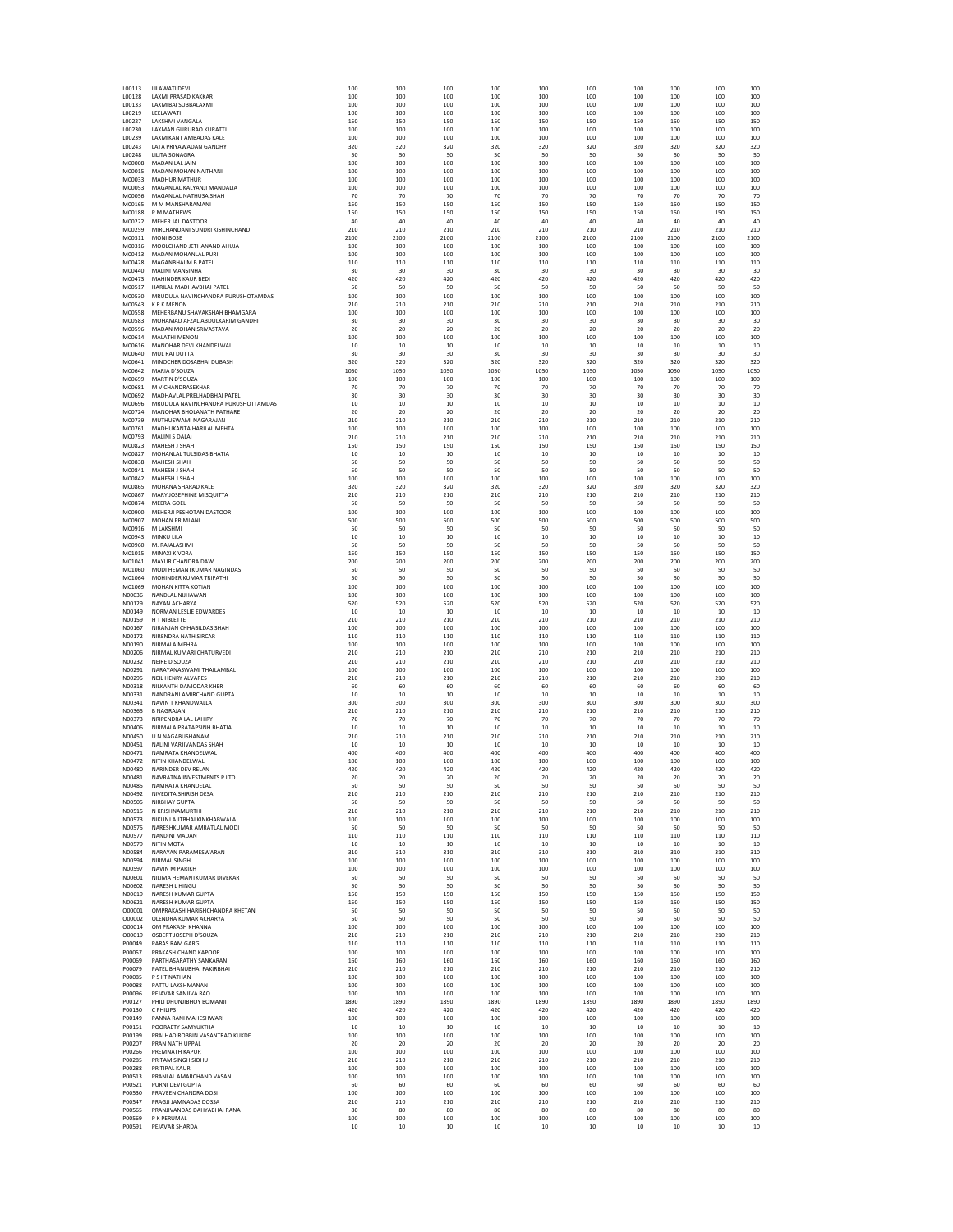| P00596           | PRAVINA KANTILAL SHAH                                          | 10<br>200    | 10<br>200     | 10<br>200  | 10<br>200    | 10<br>200   | 10<br>200    | 10<br>200  | 10<br>200     | 10<br>200    | 10<br>200  |
|------------------|----------------------------------------------------------------|--------------|---------------|------------|--------------|-------------|--------------|------------|---------------|--------------|------------|
| P00619<br>P00626 | PARAMJEET KAUR<br>PRAMOD BHASKER PANDIT                        | 30           | 30            | 30         | 30           | 30          | 30           | 30         | 30            | 30           | 30         |
| P00660           | POORNASUNDARI                                                  | 120          | 120           | 120        | 120          | 120         | 120          | 120        | 120           | 120          | 120        |
| P00675           | PUSHPA SURESH ADVANT                                           | 210          | 210           | 210        | 210          | 210         | 210          | 210        | 210           | 210          | 210        |
| P00692           | PRABHAKAR NARAYAN JOSHI                                        | 80           | 80            | 80         | 80           | 80          | 80           | 80         | 80            | 80           | 80         |
| P00694<br>P00702 | P K KRISHNAMURTHI<br>PRATAPSINH LAXMAN CHIPLUNKAR              | 10<br>50     | 10<br>50      | 10<br>50   | 10<br>50     | 10<br>50    | 10<br>50     | 10<br>50   | 10<br>50      | 10<br>50     | 10<br>50   |
| P00703           | PRATIMA BALARAMAN                                              | 20           | 20            | 20         | 20           | 20          | -20          | 20         | 20            | 20           | 20         |
| P00719           | PUSHPA BIPINCHANDRA HAJARI                                     | 100          | 100           | 100        | 100          | 100         | 100          | 100        | 100           | 100          | 100        |
| P00732           | PARVATIBEN ANANDBHAI ZINZALA                                   | 50           | 50            | 50         | 50           | 50          | 50           | 50         | 50            | 50           | 50         |
| P00739<br>P00754 | PIYUSH CHINUBHAI SHAH<br>PURSHOTTAM GOVIND BHAVSAR             | 100<br>10    | 100<br>10     | 100<br>10  | 100<br>10    | 100<br>10   | 100<br>10    | 100<br>10  | 100<br>10     | 100<br>10    | 100<br>10  |
| P00762           | PIRCHAND KOTHARI                                               | 100          | 100           | 100        | 100          | 100         | 100          | 100        | 100           | 100          | 100        |
| P00765           | PARAMANAND V. SHAH                                             | 50           | 50            | 50         | 50           | 50          | 50           | 50         | 50            | 50           | 50         |
| P00789           | P GIRDHAR GOPAL                                                | 120          | 120           | 120        | 120          | 120         | 120          | 120        | 120           | 120          | 120        |
| P00790           | P SIDDHARTH                                                    | 100          | 100           | 100        | 100          | 100         | 100          | 100        | 100           | 100          | 100        |
| P00791           | PLUS INVESTMENTS PVT LTD                                       | 220          | 220           | 220        | 220          | 220         | 220          | 220        | 220           | 220          | 220        |
| P00805<br>P00823 | P SURYA PRAKASH RAO<br>PUJA UMESH SHAH                         | 100<br>50    | 100<br>50     | 100<br>50  | 100<br>50    | 100<br>50   | 100<br>50    | 100<br>50  | 100<br>50     | 100<br>50    | 100<br>50  |
| P00841           | PATEL CHANDRAKANT D                                            | 100          | 100           | 100        | 100          | 100         | 100          | 100        | 100           | 100          | 100        |
| P00852           | PARAMJEET RATHORE                                              | 50           | 50            | 50         | 50           | 50          | 50           | 50         | 50            | 50           | 50         |
| P00870           | P S AMRUTHA KALA                                               | 50           | 50            | 50         | 50           | 50          | 50           | 50         | 50            | 50           | 50         |
| P00874<br>R00025 | PERVEZ TEHMURAS PARAKH<br>RAGHUNATH SHAMBHU SHIRODKAR          | 210          | 210           | 210<br>110 | 210<br>110   | 210<br>110  | 210<br>110   | 210<br>110 | 210<br>110    | 210          | 210<br>110 |
| R00044           | RAJENDRA KUMAR ARORA                                           | 110<br>100   | 110<br>100    | 100        | 100          | 100         | 100          | 100        | 100           | 110<br>100   | 100        |
| R00048           | RAJESWARI CHINNASWAMI                                          | 210          | 210           | 210        | 210          | 210         | 210          | 210        | 210           | 210          | 210        |
| R00105           | RAMAMOOTHY S IYER                                              | 100          | 100           | 100        | 100          | 100         | 100          | 100        | 100           | 100          | 100        |
| R00133           | RAMASWAMY VENKATARAMAN                                         | 10           | 10            | 10         | 10           | 10          | 10           | 10         | 10            | 10           | 10         |
| R00162<br>R00170 | RAMDEVI BISHAMBERDAYAL KHANDELWAL<br>RAMESH CHANDRA KHANDELWAL | 100<br>230   | 100<br>230    | 100<br>230 | 100<br>230   | 100<br>230  | 100<br>230   | 100<br>230 | 100<br>230    | 100<br>230   | 100<br>230 |
| R00216           | <b>RAMPRASAD KHANNA</b>                                        | 100          | 100           | 100        | 100          | 100         | 100          | 100        | 100           | 100          | 100        |
| R00217           | <b>RAM PRAKASH</b>                                             | 310          | 310           | 310        | 310          | 310         | 310          | 310        | 310           | 310          | 310        |
| R00221           | <b>RAM SARUP</b>                                               | 310          | 310           | 310        | 310          | 310         | 310          | 310        | 310           | 310          | 310        |
| R00233           | RAMLALL CHUNILAL RATHI                                         | 10           | 10            | 10         | 10           | 10          | 10           | 10         | 10            | 10           | 10         |
| R00241           | <b>RAMNATH BANSAL</b>                                          | 100          | 100           | 100        | 100          | 100         | 100          | 100        | 100<br>100    | 100          | 100        |
| R00244<br>R00293 | RAMNATH SIVARAM KRISHNAN<br>RASIKLAL CHHAGANLAL SHETH          | 100<br>210   | 100<br>210    | 100<br>210 | 100<br>210   | 100<br>210  | 100<br>210   | 100<br>210 | 210           | 100<br>210   | 100<br>210 |
| R00316           | RATANPRABHA KHANDELWAL                                         | 220          | 220           | 220        | 220          | 220         | 220          | 220        | 220           | 220          | 220        |
| R00331           | RATTANCHAND BATRA                                              | 100          | 100           | 100        | 100          | 100         | 100          | 100        | 100           | 100          | 100        |
| R00340           | <b>RAVINDER MOHAN</b>                                          | 110          | 110           | 110        | 110          | 110         | 110          | 110        | 110           | 110          | 110        |
| R00348<br>R00367 | RELE KANAK YATINDRA<br>ROSE LOBO                               | 100<br>100   | 100<br>100    | 100<br>100 | 100<br>100   | 100<br>100  | 100<br>100   | 100<br>100 | 100<br>100    | 100<br>100   | 100<br>100 |
| R00379           | <b>RURY DURF</b>                                               | 100          | 100           | 100        | 100          | 100         | 100          | 100        | 100           | 100          | 100        |
| R00400           | RUTTANBAI PHEROZSHAW SURATIA                                   | 100          | 100           | 100        | 100          | 100         | 100          | 100        | 100           | 100          | 100        |
| R00430           | RASHMI CHANDRAKANT SHAH                                        | 110          | 110           | 110        | 110          | 110         | 110          | 110        | 110           | 110          | 110        |
| R00443           | RAJENDRA BHAGUBHAI SHAH                                        | 50           | 50            | 50         | 50           | 50          | 50           | 50         | 50            | 50           | 50         |
| R00498           | RAJENDRA BHAGUBHAI SHAH                                        | 50           | 50            | 50         | 50           | 50          | 50           | 50         | 50            | 50           | 50         |
| R00524<br>R00525 | K S RAMANATHAN<br><b>RAM KUMAR SHARMA</b>                      | 10<br>100    | $10\,$<br>100 | 10<br>100  | 10<br>100    | $10$<br>100 | $10$<br>100  | 10<br>100  | $10\,$<br>100 | 10<br>100    | 10<br>100  |
| R00558           | RAJWATI DEVI                                                   | 100          | 100           | 100        | 100          | 100         | 100          | 100        | 100           | 100          | 100        |
| R00578           | RAMESHCHANDRA RANCHHODDAS                                      | 100          | 100           | 100        | 100          | 100         | 100          | 100        | 100           | 100          | 100        |
| R00579           | RAMESHCHANDRA RANCHHODDAS                                      | 100          | 100           | 100        | 100          | 100         | 100          | 100        | 100           | 100          | 100        |
| R00593           | <b>RATTY DARARSHAW BAVA ADAM</b>                               | 110          | 110           | 110        | 110          | 110         | 110          | 110        | 110           | 110          | 110        |
| R00596<br>R00607 | RANJANA KHANDELWAL<br>RAMPRAKASH AGARWAL                       | 210<br>30    | 210<br>30     | 210<br>30  | 210<br>30    | 210<br>30   | 210<br>30    | 210<br>30  | 210<br>30     | 210<br>30    | 210<br>30  |
| R00622           | RAMASWAMY CHANDRAN                                             | 100          | 100           | 100        | 100          | 100         | 100          | 100        | 100           | 100          | 100        |
| R00634           | RESERVED INVESTORS PVT LTD                                     | 30           | 30            | 30         | 30           | 30          | 30           | 30         | 30            | 30           | 30         |
| R00647           | RANCHHODDAS RAMDAS                                             | 20           | 20            | 20         | 20           | 20          | -20          | 20         | 20            | 20           | 20         |
| R00703           | RODA ERACH BATLIWALA                                           | 100          | 100           | 100        | 100          | 100         | 100          | 100        | 100           | 100          | 100        |
| R00711<br>R00723 | RAJKUMAR AGARWAL<br>RUSHIKESH RAMESHCHANDRA MAHADEVIA          | 20<br>$10\,$ | 20<br>10      | 20<br>$10$ | 20<br>$10\,$ | 20<br>$10$  | 20<br>$10\,$ | 20<br>10   | 20<br>$10\,$  | 20<br>$10\,$ | 20<br>10   |
| R00727           | RUPENDRAKUMAR SANKARLAL RATHI                                  | 10           | 10            | 10         | 10           | 10          | 10           | 10         | 10            | 10           | 10         |
| R00748           | RAJKUMAR GUPTA                                                 | 10           | 10            | 10         | 10           | 10          | 10           | 10         | 10            | 10           | 10         |
| R00759           | ROHINI ROZDON                                                  | 80           | 80            | 80         | 80           | 80          | 80           | 80         | 80            | 80           | 80         |
| R00766           | RAJSHRI BABUBHAI ADESHARA                                      | 10           | 10            | 10         | 10           | 10          | 10           | 10         | 10            | 10           | 10         |
| R00788<br>R00797 | RASHMI NATVERLAL SHAH<br><b>RADHEY MOHAN</b>                   | 100<br>60    | 100<br>60     | 100<br>-60 | 100<br>60    | 100<br>60   | 100<br>-60   | 100<br>60  | 100<br>60     | 100<br>60    | 100<br>60  |
| R00801           | RAMESH KHANNA                                                  | 420          | 420           | 420        | 420          | 420         | 420          | 420        | 420           | 420          | 420        |
| R00804           | RANA PARTAP MITTAL                                             | 60           | 60            | 60         | 60           | 60          | 60           | 60         | 60            | 60           | 60         |
| R00806           | <b>RITA SEHGAL</b>                                             | $40\,$       | 40            | 40         | 40           | 40          | 40           | 40         | 40            | 40           | 40         |
| R00807           | <b>R GAYATHRI</b>                                              | 100          | 100           | 100        | 100          | 100         | 100          | 100        | 100           | 100          | 100        |
| R00838           | <b>ROXEY SOARES</b>                                            | 10           | 10            | 10         | 10           | 10          | 10           | 10         | 10            | 10           | 10         |
| R00853<br>R00887 | RATNESH M DESA<br><b>RAKESH GARG</b>                           | 20<br>2100   | 20<br>2100    | 20<br>2100 | 20<br>2100   | 20<br>2100  | 20<br>2100   | 20<br>2100 | 20<br>2100    | 20<br>2100   | 20<br>2100 |
| R00895           | RUPANI JESUDIAN                                                | 10           | 10            | 10         | 10           | 10          | 10           | 10         | 10            | 10           | 10         |
| R00904           | <b>RADHA KASTURI</b>                                           | 150          | 150           | 150        | 150          | 150         | 150          | 150        | 150           | 150          | 150        |
| R00951           | R P SIDHU                                                      | 100          | 100           | 100        | 100          | 100         | 100          | 100        | 100           | 100          | 100        |
| R00957<br>R00958 | RAJENDRANATH DHUR<br><b>RADHA GUPTA</b>                        | 100<br>10    | 100<br>10     | 100<br>10  | 100<br>10    | 100<br>10   | 100<br>10    | 100<br>10  | 100<br>10     | 100<br>10    | 100<br>10  |
| R00979           | RAINEESH GULATI                                                | 100          | 100           | 100        | 100          | 100         | 100          | 100        | 100           | 100          | 100        |
| R00992           | <b>RAMESH KULKARNI</b>                                         | 3690         | 3690          | 3690       |              |             |              |            |               | 3690         | 3690       |
| R00998           | RAVINDER KUMAR AGGARWAL                                        | 200          | 200           |            | 3690         | 3690        | 3690         | 3690       | 3690          |              | 200        |
| R01008           | RAMESH VIMALBHAI SHAH                                          |              |               | 200        | 200          | 200         | 200          | 200        | 200           | 200          |            |
| RO1010<br>R01016 |                                                                | 30           | 30            | 30         | 30           | 30          | 30           | 30         | 30            | 30           | 30         |
| R01039           | KEVA BHATTACHEKJE                                              | 110          | 110           | 110        | 110          | 110         | 110          | 110        | 110           | 110          |            |
| R01042           | RUSHIKESH RAMESHCHANDRA<br><b>RAJ KUMAR</b>                    | 10<br>50     | 10<br>50      | 10<br>50   | 10<br>50     | 10<br>50    | 10<br>50     | 10<br>50   | 10<br>50      | 10<br>50     | 10<br>50   |
|                  | RAMCHANDRA KASHINATH NANAVARE                                  | 50           | 50            | 50         | 50           | 50          | 50           | 50         | 50            | 50           | 50         |
| R01046           | <b>RAJEN C VAKIL</b>                                           | 150          | 150           | 150        | 150          | 150         | 150          | 150        | 150           | 150          | 150        |
| R01063           | RAJU AGRAWAL                                                   | 550          | 550           | 550        | 550          | 550         | 550          | 550        | 550           | 550          | 550        |
| R01064           | <b>RITA SHANTILAL SHETH</b><br>RAJESH MALPANI                  | 150          | 150           | 150        | 150          | 150         | 150          | 150        | 150           | 150          | 150        |
| R01066<br>R01079 | R C MAMORIA                                                    | 250<br>50    | 250<br>50     | 250<br>-50 | 250<br>50    | 250<br>50   | 250<br>50    | 250<br>50  | 250<br>50     | 250<br>50    | 250<br>-50 |
| S00017           | SAIN DITA MAL SETHI                                            | 100          | 100           | 100        | 100          | 100         | 100          | 100        | 100           | 100          | 100        |
| S00026           | SAKUNTALA KETHARAM                                             | 210          | 210           | 210        | 210          | 210         | 210          | 210        | 210           | 210          | 210        |
| S00037           | SAMIRAN KUMAR MANNA                                            | 420          | 420           | 420        | 420          | 420         | 420          | 420        | 420           | 420          | 420        |
| S00053           | SANT SINGH<br>SANYOKTA DEVI                                    | 100          | 100           | 100        | 100          | 100         | 100          | 100        | 100<br>100    | 100          | 100        |
| S00069<br>S00103 | SAROJENDRA NATH SEN                                            | 100<br>210   | 100<br>210    | 100<br>210 | 100<br>210   | 100<br>210  | 100<br>210   | 100<br>210 | 210           | 100<br>210   | 100<br>210 |
| S00119           | SATYA PARKASH                                                  | 210          | 210           | 210        | 210          | 210         | 210          | 210        | 210           | 210          | 210        |
| S00135           | SAVITRI DEVI                                                   | 100          | 100           | 100        | 100          | 100         | 100          | 100        | 100           | 100          | 100        |
| S00156           | SETHI SWINDAR SINGH                                            | 840          | 840           | 840        | 840          | 840         | 840          | 840        | 840           | 840          | 840        |
| S00162<br>S00177 | <b>SEVA DAS</b><br>MANEKJI PASOO SHAH                          | 100<br>50    | 100<br>50     | 100<br>50  | 100<br>50    | 100<br>50   | 100<br>50    | 100<br>50  | 100<br>50     | 100<br>50    | 100<br>50  |
| S00190           | SHAKUNTLA LAL                                                  | 60           | 60            | 60         | 60           | 60          | 60           | 60         | 60            | 60           | 60         |
| S00230           | SHANTI RAJ                                                     | 100          | 100           | 100        | 100          | 100         | 100          | 100        | 100           | 100          | 100        |
| S00234           | SHANTI SWARUP KUMAR                                            | 120          | 120           | 120        | 120          | 120         | 120          | 120        | 120           | 120          | 120        |
| S00251           | SHANTILAL HIRACHAND MEHTA                                      | 100          | 100           | 100        | 100          | 100         | 100          | 100        | 100           | 100          | 100        |
| S00256<br>S00287 | SHANTILAL MAGANLAL DESAI<br>SHASHIKANT JAYAMANI SHANKER JOSHI  | 30<br>100    | 30<br>100     | 30<br>100  | 30<br>100    | 30<br>100   | 30<br>100    | 30<br>100  | 30<br>100     | 30<br>100    | 30<br>100  |
| S00319           | SHILA SHARMA                                                   | 110          | 110           | 110        | 110          | 110         | 110          | 110        | 110           | 110          | 110        |
| S00326           | SHIRINBAI TEHMURAS PAREKH                                      | 210          | 210           | 210        | 210          | 210         | 210          | 210        | 210           | 210          | 210        |
| S00331           | SHIV NARAIN KHANNA                                             | 110          | 110           | 110        | 110          | 110         | 110          | 110        | 110           | 110          | 110        |
| S00354           | SHRIPAD KRISHNA NADKARNI                                       | 10           | 10            | 10         | 10           | 10          | 10           | 10         | 10            | 10           | 10         |
| S00402<br>S00453 | SNEHLATA GULZARILAL KHANDELWAL<br>SHRIVASTAV RAJNARAIN         | 100<br>210   | 100<br>210    | 100<br>210 | 100<br>210   | 100<br>210  | 100<br>210   | 100<br>210 | 100<br>210    | 100<br>210   | 100<br>210 |
| S00490           | SUCHETABEN CHHAGANLAL SHAH                                     | 110          | 110           | 110        | 110          | 110         | 110          | 110        | 110           | 110          | 110        |
| S00497           | SUDHA KRISHNA SENGUPTA                                         | 100          | 100           | 100        | 100          | 100         | 100          | 100        | 100           | 100          | 100        |
| S00514           | SUKUMAR MOITRA                                                 | 110          | 110           | 110        | 110          | 110         | 110          | 110        | 110           | 110          | 110        |
| S00535           | <b>SUMITRA SEN</b>                                             | 210          | 210           | 210        | 210          | 210         | 210          | 210        | 210           | 210          | 210        |
| S00540<br>S00548 | <b>SUNDAR SINGH</b><br>K SUNDERAMMA BAI                        | 100<br>100   | 100<br>100    | 100<br>100 | 100<br>100   | 100<br>100  | 100<br>100   | 100<br>100 | 100<br>100    | 100<br>100   | 100<br>100 |
| S00562           | <b>SURAJ PRAKASH BAJAJ</b>                                     | 310          | 310           | 310        | 310          | 310         | 310          | 310        | 310           | 310          | 310        |
| S00566           | SURENDRA J MEHTA                                               | 630          | 630           | 630        | 630          | 630         | 630          | 630        | 630           | 630          | 630        |
| S00572<br>S00603 | SURESH BAHADUR MATHUR<br><b>SUSHILA DEVI</b>                   | 100<br>120   | 100<br>120    | 100<br>120 | 100<br>120   | 100<br>120  | 100<br>120   | 100<br>120 | 100<br>120    | 100<br>120   | 100<br>120 |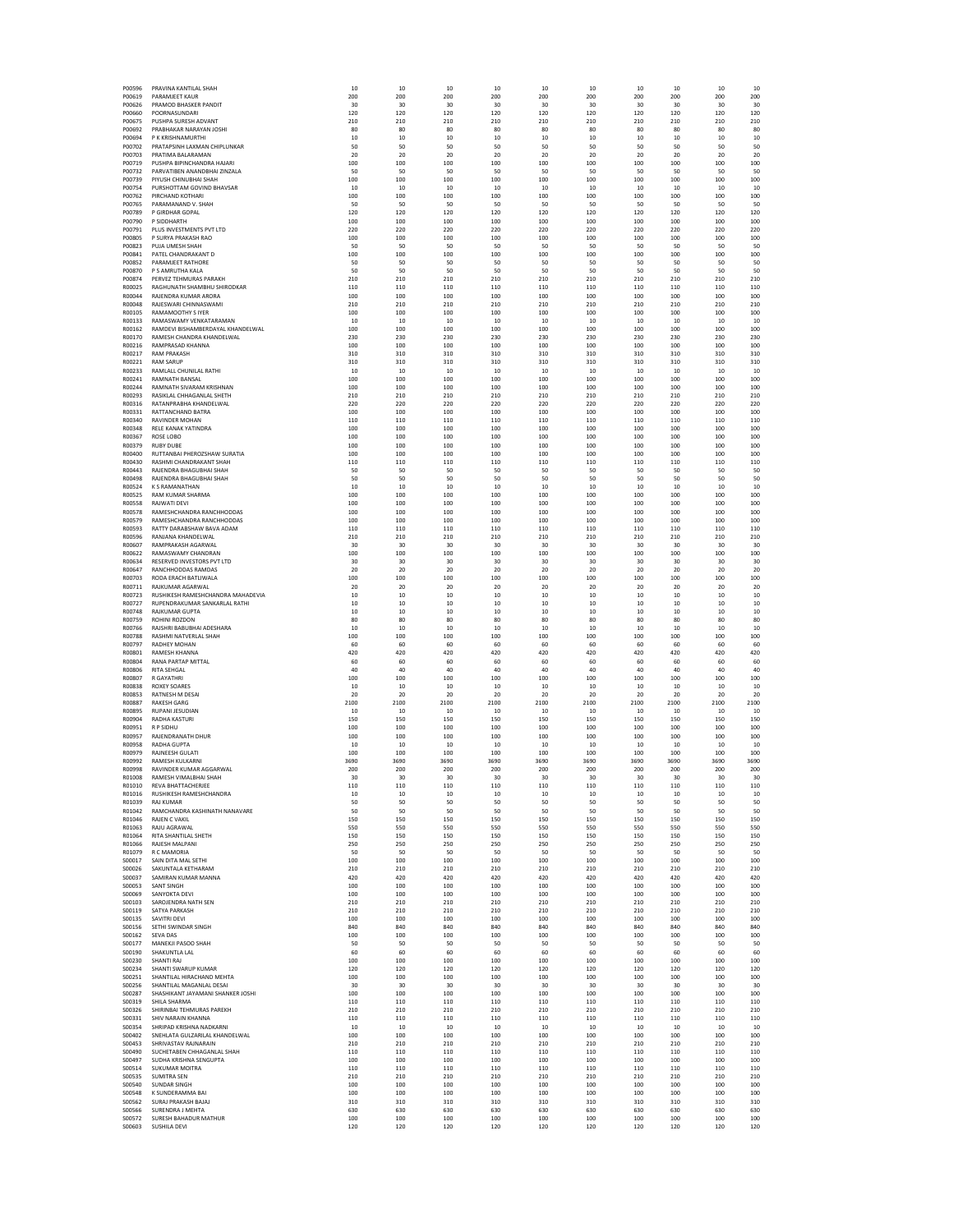| S00617                  | SUSHILAREN MAGANLAL SHAH                                | 70          | 70          | 70          | 70          | 70          | 70          | 70          | 70          | 70          | 70          |
|-------------------------|---------------------------------------------------------|-------------|-------------|-------------|-------------|-------------|-------------|-------------|-------------|-------------|-------------|
| S00622                  | SWADESH MADAN MOHAN OBHRAI                              | 100         | 100         | 100         | 100         | 100         | 100         | 100         | 100         | 100         | 100         |
| S00633                  | <b>SYLVESTER PEREIRA</b>                                | 110         | 110         | 110         | 110         | 110         | 110         | 110         | 110         | 110         | 110         |
| S00660                  | SUSHILA SHANTILAL MEHTA                                 | 210         | 210         | 210         | 210         | 210         | 210         | 210         | 210         | 210         | 210         |
| S00677<br>S00679        | SHIRISH HIMATLAL SHAH<br>SUB SANKAR DEY                 | 100<br>50   | 100<br>50   | 100<br>50   | 100<br>50   | 100<br>50   | 100<br>50   | 100<br>50   | 100<br>50   | 100<br>50   | 100<br>50   |
| \$00683                 | SUSHILA SHANKARLAL TRIVEDI                              | 100         | 100         | 100         | 100         | 100         | 100         | 100         | 100         | 100         | 100         |
| S00747                  | SUSHILA DEVI PANDEY                                     | 210         | 210         | 210         | 210         | 210         | 210         | 210         | 210         | 210         | 210         |
| \$00802                 | SUSHILA CHELLAPPAH                                      | 50          | 50          | 50          | 50          | 50          | 50          | 50          | 50          | 50          | 50          |
| S00813<br>S00833        | <b>SARITA RAHEN DAVE</b><br>SHIVE SHANKER BHIMWAL       | 100<br>940  | 100<br>940  | 100<br>940  | 100<br>940  | 100<br>940  | 100<br>940  | 100<br>940  | 100<br>940  | 100<br>940  | 100<br>940  |
| S00863                  | SHRIPAD SHAMBHU SHIRODKAR                               | 100         | 100         | 100         | 100         | 100         | 100         | 100         | 100         | 100         | 100         |
| S00870                  | SURESH MANHERLAL MEHTA                                  | 520         | 520         | 520         | 520         | 520         | 520         | 520         | 520         | 520         | 520         |
| S00896                  | S SAMBASIVARAO                                          | 100         | 100         | 100         | 100         | 100         | 100         | 100         | 100         | 100         | 100         |
| S00901                  | SHANTIDEVI ARORA                                        | 110         | 110         | 110         | 110         | 110         | 110         | 110         | 110         | 110         | 110         |
| S00944                  | SURESH RATILAL VORA                                     | 20          | 20          | 20          | 20          | 20          | 20          | 20          | 20          | 20          | 20          |
| S00950<br><b>S00959</b> | SHATISHCHANDRA VIRCHAND GHATOLIA<br>SHANTI DEVI         | 20<br>30    | 20<br>30    | 20<br>30    | 20<br>30    | 20<br>30    | 20<br>30    | 20<br>30    | 20<br>30    | 20<br>30    | 20<br>30    |
| S00966                  | SAROJ RANJ AGARWAL                                      | 150         | 150         | 150         | 150         | 150         | 150         | 150         | 150         | 150         | 150         |
| S00985                  | S SUNDARAMBAL                                           | 100         | 100         | 100         | 100         | 100         | 100         | 100         | 100         | 100         | 100         |
| <b>S00988</b>           | <b>SITARAM SUREKA</b>                                   | 110         | 110         | 110         | 110         | 110         | 110         | 110         | 110         | 110         | 110         |
| S00997                  | <b>SIMON IKARATH</b>                                    | 100         | 100         | 100         | 100         | 100         | 100         | 100         | 100         | 100         | 100         |
| S00999                  | SHANTABEN JAYSHANKAR GANDHI                             | 210         | 210         | 210         | 210         | 210         | 210         | 210         | 210         | 210         | 210<br>220  |
| S01021<br>S01025        | SAROOP SINGH<br>SANTI DEVI                              | 220<br>30   | 220<br>30   | 220<br>30   | 220<br>30   | 220<br>30   | 220<br>30   | 220<br>30   | 220<br>30   | 220<br>30   | 30          |
| S01029                  | V SETHURAMAN                                            | 100         | 100         | 100         | 100         | 100         | 100         | 100         | 100         | 100         | 100         |
| S01041                  | <b>SUNANDA SEN</b>                                      | 100         | 100         | 100         | 100         | 100         | 100         | 100         | 100         | 100         | 100         |
| S01056                  | SARADA RAJAGOPALAN                                      | 210         | 210         | 210         | 210         | 210         | 210         | 210         | 210         | 210         | 210         |
| S01060                  | SHAJAMANI BEGUM                                         | 120<br>20   | 120<br>20   | 120<br>20   | 120<br>20   | 120<br>20   | 120<br>20   | 120         | 120<br>20   | 120         | 120<br>20   |
| S01062<br>S01063        | SHYAM SUNDER SAMDANI<br>SARLA BEHAL                     | 100         | 100         | 100         | 100         | 100         | 100         | 20<br>100   | 100         | 20<br>100   | 100         |
| \$01064                 | SHANTA G MANASWALA                                      | 70          | 70          | 70          | 70          | 70          | 70          | 70          | 70          | 70          | 70          |
| S01085                  | SATISH MANIKLAL                                         | 100         | 100         | 100         | 100         | 100         | 100         | 100         | 100         | 100         | 100         |
| S01099                  | <b>SUNIL BIJUR</b>                                      | 100         | 100         | 100         | 100         | 100         | 100         | 100         | 100         | 100         | 100         |
| S01112                  | SUDHISH NAYYAR                                          | 310         | 310         | 310         | 310         | 310         | 310         | 310         | 310         | 310         | 310         |
| S01148                  | SHASHIKANT JAYMANISHANKAR JOSHI<br><b>SUNITA ARORA</b>  | 10<br>100   | 10<br>100   | 10<br>100   | 10<br>100   | $10$<br>100 | 10<br>100   | 10<br>100   | 10<br>100   | 10<br>100   | 10<br>100   |
| S01151<br>S01158        | <b>SISIR KUMAR GHOSH</b>                                | 120         | 120         | 120         | 120         | 120         | 120         | 120         | 120         | 120         | 120         |
| S01173                  | R SAMPATH KUMAR                                         | 100         | 100         | 100         | 100         | 100         | 100         | 100         | 100         | 100         | 100         |
| S01191                  | SUBBA RAO JAGDISH                                       | 50          | 50          | -50         | 50          | 50          | -50         | -50         | 50          | 50          | 50          |
| S01195                  | <b>SURENDRA J MEHTA</b>                                 | 310         | 310         | 310         | 310         | 310         | 310         | 310         | 310         | 310         | 310         |
| S01217<br>S01224        | SUBODH CHANDRA GUPTA<br>SHAKUNTLADEVI                   | -50<br>210  | 50<br>210   | -50<br>210  | 50<br>210   | 50<br>210   | -50<br>210  | -50<br>210  | 50<br>210   | 50<br>210   | -50<br>210  |
| S01243                  | SHASHINI SUDHAKAR KAZI                                  | 160         | 160         | 160         | 160         | 160         | 160         | 160         | 160         | 160         | 160         |
| S01292                  | SURENDRA JESHINGLAL MEHTA                               | 50          | 50          | 50          | 50          | 50          | 50          | 50          | 50          | 50          | 50          |
| S01296                  | SUBHASH CHANDER BAJAJ                                   | 100         | 100         | 100         | 100         | 100         | 100         | 100         | 100         | 100         | 100         |
| S01318                  | SULATA MOHAN DESAI                                      | 20          | 20          | 20          | 20          | 20          | 20          | 20          | 20          | 20          | 20          |
| S01329                  | SNEHLATABEN JASHWANTLAL PARIKH                          | 30          | 30          | 30          | 30          | 30          | 30          | 30          | 30          | 30          | 30          |
| S01357<br>S01383        | SHARANJIT SINGH<br>SEMMAGOMMAL                          | 10<br>210   | 10<br>210   | 10<br>210   | 10<br>210   | 10<br>210   | 10<br>210   | 10<br>210   | 10<br>210   | 10<br>210   | 10<br>210   |
| S01396                  | SHAILESH RANJAN                                         | 20          | 20          | -20         | 20          | 20          | -20         | 20          | 20          | 20          | 20          |
| S01397                  | SHAILENDRA R SINGH THAKORE                              | 10          | 10          | 10          | 10          | 10          | 10          | 10          | 10          | 10          | 10          |
| S01400                  | SOMALAL CHUNILAL SHAH                                   | 10          | 10          | 10          | 10          | 10          | 10          | 10          | 10          | 10          | 10          |
| S01407                  | SHANTI SAKSENA                                          | 100         | 100         | 100         | 100         | 100         | 100         | 100         | 100         | 100         | 100         |
| S01413<br>S01444        | SAKUNTHALA KETHARAM<br>S A PADMANABHAN                  | 420<br>10   | 420<br>10   | 420<br>10   | 420<br>10   | 420<br>10   | 420<br>10   | 420<br>10   | 420<br>10   | 420<br>10   | 420<br>10   |
| S01446                  | SEJAL A SHAH                                            | 10          | 10          | 10          | 10          | 10          | 10          | 10          | 10          | 10          | 10          |
| S01470                  | SITA RAM KHANNA                                         | 100         | 100         | 100         | 100         | 100         | 100         | 100         | 100         | 100         | 100         |
| S01499                  | SUDARSHAN MINOCHA                                       | 100         | 100         | 100         | 100         | 100         | 100         | 100         | 100         | 100         | 100         |
| S01505                  | SHANTABEN N GURJAR                                      | 100         | 100         | 100         | 100         | 100         | 100         | 100         | 100         | 100         | 100         |
| S01541                  | SURESH SUBRAMANIAN                                      | 50          | 50          | 50          | 50          | 50          | 50          | 50          | 50          | 50          | 50          |
| <b>S01580</b><br>S01584 | SHRUTI MOHAN<br>SAROJ DHINGRA                           | 110<br>200  | 110<br>200  | 110<br>200  | 110<br>200  | 110<br>200  | 110<br>200  | 110<br>200  | 110<br>200  | 110<br>200  | 110<br>200  |
| <b>S01586</b>           | SHAILESH LAHERCHAND GANDHI                              | 100         | 100         | 100         | 100         | 100         | 100         | 100         | 100         | 100         | 100         |
| S01589                  | SUBHADRA NIRANJAN SHAH                                  | -50         | -50         | -50         | -50         | 50          | -50         | 50          | 50          | 50          | 50          |
| S01612                  | SUDHA MUKHERJEE                                         | 210         | 210         | 210         | 210         | 210         | 210         | 210         | 210         | 210         | 210         |
| S01627                  | SURYAKANT DATTATRAYA GORE                               | 50          | 50          | 50          | 50          | 50          | -50         | 50          | 50          | 50          | 50          |
| S01634                  | SHANTABEN BANSILAL PATEL                                | 40          | 40          | 40          | 40          | $40\,$      | 40          | 40          | 40          | 40          | 40          |
| S01648<br>S01657        | SUDHIRKUMAR HARISHCHANDRA KHETAN<br><b>SMITA K VORA</b> | 50<br>500   | 50<br>500   | 50<br>500   | 50<br>500   | 50<br>500   | 50<br>500   | 50<br>500   | 50<br>500   | 50<br>500   | 50<br>500   |
| S01659                  | SATISH KUMAR SEHRAWAT                                   | 100         | 100         | 100         | 100         | 100         | 100         | 100         | 100         | 100         | 100         |
| S01662                  | <b>SUDHA SINGH</b>                                      | 250         | 250         | 250         | 250         | 250         | 250         | 250         | 250         | 250         | 250         |
| S01665                  | SHAIKH MOHAMED MUNIR                                    | 100         | 100         | 100         | 100         | 100         | 100         | 100         | 100         | 100         | 100         |
| S01668                  | SHANKER LAI SHAH                                        | -50         | 50          | -50         | 50          | 50          | -50         | 50          | 50          | 50          | 50          |
| S01677<br>S01726        | SANTOSH KATIYAR<br>SUSHILA MALPANI                      | 50<br>150   | 50<br>150   | 50<br>150   | 50<br>150   | 50<br>150   | 50<br>150   | 50<br>150   | 50<br>150   | 50<br>150   | 50<br>150   |
| S01727                  | SAROJ MALPANI                                           | 250         | 250         | 250         | 250         | 250         | 250         | 250         | 250         | 250         | 250         |
| S01730                  | SASANKA SEKHAR MISRA                                    | 50          | 50          | 50          | 50          | 50          | 50          | 50          | 50          | 50          | 50          |
| S01754                  | SARITA BARANWAL                                         | 40          | 40          | 40          | 40          | 40          | 40          | 40          | 40          | 40          | 40          |
| S01763                  | SANJIV BHATIA                                           | 10          | 10          | 10          | 10          | 10          | 10          | 10          | 10          | 10          | 10          |
| S01770<br>S01792        | SANGITA GUPTA<br>SURESH CHANDRA THAKKAR                 | 100<br>300  | 100<br>300  | 100<br>300  | 100<br>300  | 100<br>300  | 100<br>300  | 100<br>300  | 100<br>300  | 100<br>300  | 100<br>300  |
| T00004                  | TAIYERALI GUI AMHUSAIN                                  | 100         | 100         | 100         | 100         | 100         | 100         | 100         | 100         | 100         | 100         |
| T00005                  | <b>TAKHAT SINGH SETHI</b>                               | 380         | 380         | 380         | 380         | 380         | 380         | 380         | 380         | 380         | 380         |
| T00037                  | TEKKE CHERUVATH SAKTHIDHARAN                            | 110         | 110         | 110         | 110         | 110         | 110         | 110         | 110         | 110         | 110         |
| T00059                  | A THRIVIKRAMA MALLIA                                    | 20          | 20          | 20          | 20          | 20          | 20          | 20          | 20          | 20          | 20          |
| T00084<br>T00089        | <b>TRILOK KHERA</b><br>TRIVEDI HARSHADRAY JANMASHANKER  | 100<br>100  | 100<br>100  | 100<br>100  | 100<br>100  | 100<br>100  | 100<br>100  | 100<br>100  | 100<br>100  | 100<br>100  | 100<br>100  |
| T00137                  | M THEIVANAI ACHI                                        | 40          | 40          | 40          | 40          | 40          | 40          | 40          | 40          | 40          | 40          |
| T00159                  | THAKKER MAFATLAL ATMARAM                                | 160         | 160         | 160         | 160         | 160         | 160         | 160         | 160         | 160         | 160         |
| T00195                  | TULSIDAS RAMJI KHIMANI                                  | 50          | 50          | 50          | 50          | 50          | 50          | 50          | 50          | 50          | 50          |
| T00196                  | TULSIDAS RAMJI KHIMANI<br>TRYAMBAK KASHINATH DATE       | 50          | 50          | 50          | 50          | 50          | -50         | 50          | 50          | 50          | 50          |
| T00210<br>T00213        | TOLARAM MULJIMAL KHIANRA                                | 210<br>100  | 210<br>100  | 210<br>100  | 210<br>100  | 210<br>100  | 210<br>100  | 210<br>100  | 210<br>100  | 210<br>100  | 210<br>100  |
| T00216                  | T SUDHAKARA RAO                                         | 100         | 100         | 100         | 100         | 100         | 100         | 100         | 100         | 100         | 100         |
| T00217                  | TUSHAR CHANDRAKANT TALPADE                              | 20          | 20          | 20          | 20          | 20          | 20          | 20          | 20          | 20          | 20          |
| T00222                  | TEJ PRAKASH KAUR TANDAN                                 | 150         | 150         | 150         | 150         | 150         | 150         | 150         | 150         | 150         | 150         |
| T00240                  | TAI YUNUS AHMEDBHAI                                     | 50          | 50          | 50          | 50          | 50          | 50          | 50          | 50          | 50          | 50          |
| T00245<br>T00249        | <b>TEK SINGH THAKUR</b><br>TARUN RANDHAWA               | 100<br>100  | 100<br>100  | 100<br>100  | 100<br>100  | 100<br>100  | 100<br>100  | 100<br>100  | 100<br>100  | 100<br>100  | 100<br>100  |
| U00030                  | <b>URMILA TANDON</b>                                    | 30          | 30          | 30          | 30          | 30          | 30          | 30          | 30          | 30          | 30          |
| U00082                  | <b>USHA ARORA</b>                                       | 210         | 210         | 210         | 210         | 210         | 210         | 210         | 210         | 210         | 210         |
| U00094                  | UNIT TRUST OF INDIA                                     | 20          | 20          | 20          | 20          | 20          | 20          | 20          | 20          | 20          | 20          |
| U00104                  | <b>USHA MOHINDRA</b>                                    | 420         | 420         | 420         | 420         | 420         | 420         | 420         | 420         | 420         | 420         |
| U00132<br>U00133        | <b>URMILAWATI BEHAL</b><br>URMILA WATI BEHAL            | 30<br>20    | 30<br>20    | 30<br>20    | 30<br>20    | 30<br>20    | 30<br>20    | 30<br>20    | 30<br>20    | 30<br>20    | 30<br>20    |
| U00134                  | UMA CHANDRA                                             | 100         | 100         | 100         | 100         | 100         | 100         | 100         | 100         | 100         | 100         |
| U00144                  | UMA MAHESHWARI                                          | 70          | 70          | 70          | 70          | 70          | 70          | 70          | 70          | 70          | 70          |
| U00149                  | USHNAK RAI CHAWLA                                       | 220         | 220         | 220         | 220         | 220         | 220         | 220         | 220         | 220         | 220         |
| U00151                  | UMANG CHAMPAKLAL SHAH                                   | 110         | 110         | 110         | 110         | 110         | 110         | 110         | 110         | 110         | 110         |
| U00161<br>U00173        | URMILA JAYANTILAL THAKKER<br><b>UMA ASHOK</b>           | 50<br>100   | 50<br>100   | 50<br>100   | 50<br>100   | 50<br>100   | 50<br>100   | 50<br>100   | 50<br>100   | 50<br>100   | 50<br>100   |
| U00175                  | UMESH AJITBHAI KINKHABWALA                              | 50          | 50          | 50          | 50          | 50          | 50          | 50          | 50          | 50          | 50          |
| V00006                  | <b>G V VAIDYA</b>                                       | 100         | 100         | 100         | 100         | 100         | 100         | 100         | 100         | 100         | 100         |
| V00017                  | VALLABHANENI SUJATA MURTHY                              | 210         | 210         | 210         | 210         | 210         | 210         | 210         | 210         | 210         | 210         |
| V00023                  | VAMAN GEGU NAVELKAR                                     | 10          | 10          | 10          | 10          | 10          | 10          | 10          | 10          | 10          | 10          |
| V00026<br>V00064        | <b>S VANCHINATH</b><br>VASANTHA MENON                   | 100<br>1210 | 100<br>1210 | 100<br>1210 | 100<br>1210 | 100<br>1210 | 100<br>1210 | 100<br>1210 | 100<br>1210 | 100<br>1210 | 100<br>1210 |
| V00069                  | VASHUMAL MENGHRAJ                                       | 100         | 100         | 100         | 100         | 100         | 100         | 100         | 100         | 100         | 100         |
| V00083                  | UDYAVER RAJARAM RAO                                     | 100         | 100         | 100         | 100         | 100         | 100         | 100         | 100         | 100         | 100         |
| V00093                  | VEERAM DEVI SAWHNEY                                     | 100         | 100         | 100         | 100         | 100         | 100         | 100         | 100         | 100         | 100         |
| V00106                  | N VENUGOPAL                                             | 120         | 120         | 120         | 120         | 120         | 120         | 120         | 120         | 120         | 120         |
| V00125<br>V00136        | <b>VIJAY KUMAR CHOPRA</b><br>VIMAL JAYANT NADKARNI      | 100<br>100  | 100<br>100  | 100<br>100  | 100<br>100  | 100<br>100  | 100<br>100  | 100<br>100  | 100<br>100  | 100<br>100  | 100<br>100  |
| V00148                  | VINAYAK JAGANNATH NAIK                                  | 110         | 110         | 110         | 110         | 110         | 110         | 110         | 110         | 110         | 110         |
| V00156                  | VINOD KUMAR CHOPRA                                      | 100         | 100         | 100         | 100         | 100         | 100         | 100         | 100         | 100         | 100         |
|                         |                                                         |             |             |             |             |             |             |             |             |             |             |